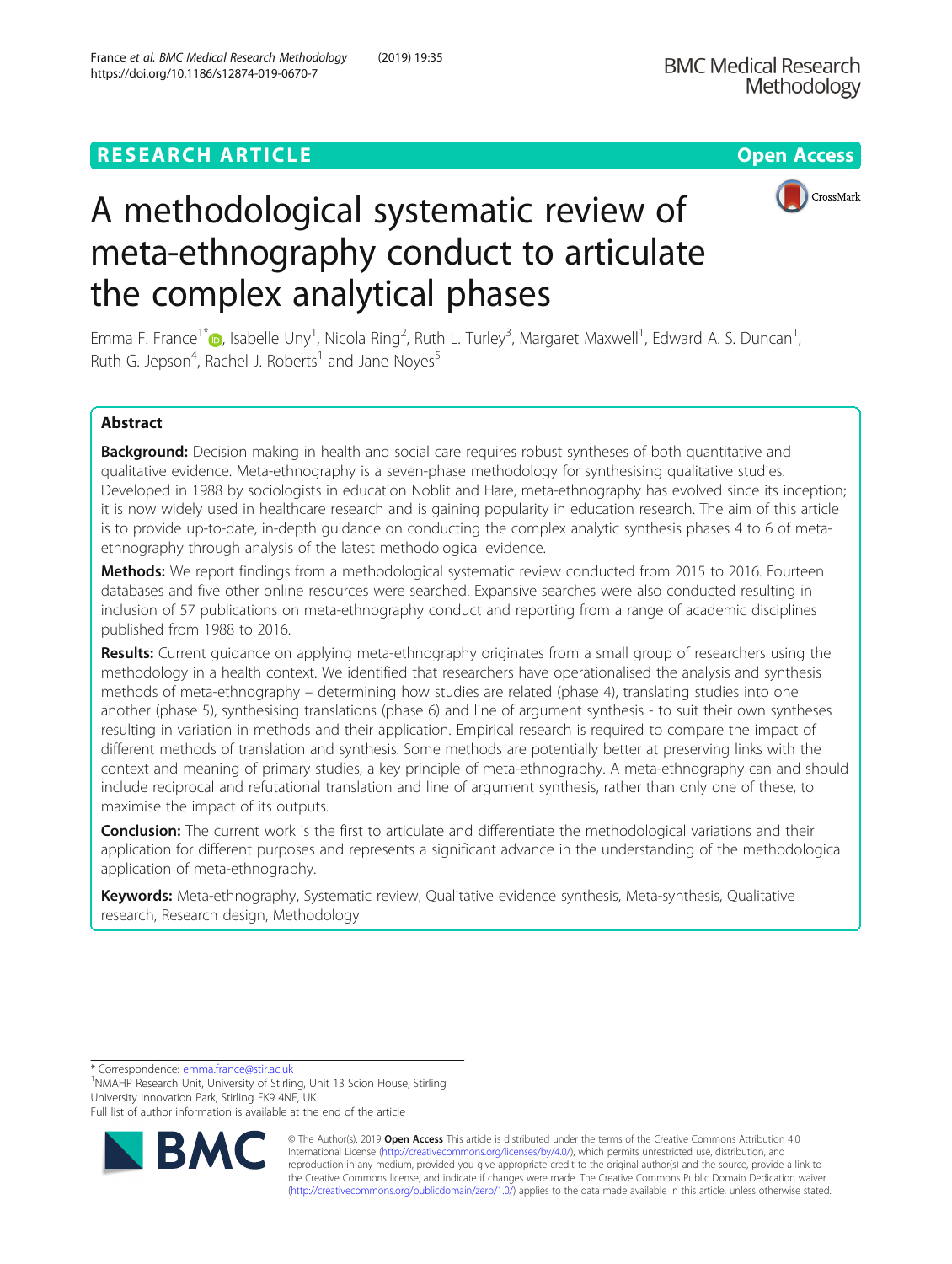## Background

Synthesising multiple qualitative primary research studies, referred to as 'qualitative evidence synthesis' by the Cochrane Qualitative Methods Implementation Group, is increasingly gaining acceptance as a valid and rigorous way to distil qualitative evidence to inform health and social care decision making  $[1-8]$  $[1-8]$  $[1-8]$  $[1-8]$  $[1-8]$ . Noblit and Hare's  $[9]$  $[9]$ meta-ethnography, originally developed for synthesising education ethnographies, is one of the most frequently used and influential methodologies for qualitative evidence synthesis in health and social care research [[10](#page-16-0)– [12\]](#page-16-0) with a rapidly increasing volume of published meta-ethnographies [[10,](#page-16-0) [12,](#page-16-0) [13\]](#page-16-0).

Meta-ethnography is theoretically-based drawing on Geertz's concept of thick description [[14](#page-16-0)] and Turner's [[15\]](#page-16-0) theory of sociological understanding as 'translation.' It is unique among qualitative evidence synthesis methodologies in synthesising conceptual data from primary studies and was designed specifically to take into account the unique research contexts in primary studies. Meta-ethnography is suited to producing a new interpretation, model or theory, which goes beyond the findings of the individual studies synthesised, and does not simply aggregate findings [\[9](#page-16-0)]. In our view, theory development is one of meta-ethnography's key strengths. If adequately conducted and reported, meta-ethnography has the potential to generate new evidence on how patients experience their own health condition, disease, or treatments and how this may influence their adherence to treatments  $[1]$  $[1]$ . It may also help us to understand why interventions or services work in certain settings but not in others [\[16](#page-16-0)]. For instance, meta-ethnographies have been included in clinical guidelines for asthma management [\[17,](#page-16-0) [18\]](#page-16-0), medication adherence [[4,](#page-16-0) [5\]](#page-16-0) and head and neck cancer care [\[7](#page-16-0), [8](#page-16-0)].

Meta-ethnography has seven iterative and overlapping phases [[9\]](#page-16-0), which we now describe with emphasis on the complex analytic synthesis Phases 4 to 6.

#### Phase 1 Getting started

This involves deciding the focus of the synthesis. Noblit and Hare [[9\]](#page-16-0) described this phase as 'identifying an intellectual interest that qualitative research might inform' ([\[9\]](#page-16-0), pp. 26–27).

#### Phase 2 Deciding what is relevant to the initial interest

This comprises identifying and selecting study accounts to synthesise. Noblit and Hare did not advise in detail how to do this. Unlike many recent health-related meta-ethnographies [[10,](#page-16-0) [19\]](#page-16-0) they selected studies purposefully; they did not employ systematic review methods, which had not been developed in the 1980s.

## Phase 3 Reading the studies

Noblit and Hare [[9\]](#page-16-0) described this phase as 'the repeated reading of the accounts and the noting of interpretative metaphors [...] this requires extensive attention to the details in the accounts.' ([[9\]](#page-16-0), p. 28).

## Phase 4 Determining how the studies are related

Noblit and Hare [[9\]](#page-16-0) described the process of Phase 4 as:

'the various studies must be "put together." This requires determining the relationships between the studies to be synthesized. We think it makes sense to create a list of the key metaphors, phrases, ideas, and/ or concepts (and their relations) used in each account and to juxtapose them.'  $([9]$  $([9]$ , p. 28).

Noblit and Hare [[9\]](#page-16-0) stated that when deciding how studies relate reviewers should consider what the studies are about, the theoretical approach of studies, and the meaning of their concepts, themes or metaphors. They explained three different ways in which studies might be related:

- (1) the accounts are directly comparable as 'reciprocal translations'
- (2) the accounts stand in relative opposition to each other and are essentially 'refutational,' or
- (3) the 'dissimilar but related studies'  $([9]$  $([9]$  $([9]$ , p. 64) taken together represent a 'line of argument,' also described as a process of discovering 'a "whole" among a set of parts'.  $([9]$  $([9]$ , p. 63).

Noblit and Hare called Phase 4 a 'key judgment call' ([\[9\]](#page-16-0), p. 81) because reviewers must determine the relationship between studies in order to decide how to synthesise them.

## Phase 5 Translating the studies into one another

This is one level of synthesis involving systematically comparing the meaning of metaphors, concepts or themes and their relations across study accounts to identify the range of metaphors, concepts, and themes. Translation is underpinned by the theory of social explanation  $[15]$  $[15]$  and also draws on Brown's  $(1977 \text{ in } [9])$  $(1977 \text{ in } [9])$  $(1977 \text{ in } [9])$ idea that all knowledge is metaphoric. Noblit and Hare said:

'we have adapted Turner's (1980) notion that all explanation is essentially comparative and takes the form of translation. A meta-ethnography based in Turner's conceptualization simply extends his argument by constructing syntheses by translating multiple qualitative studies into one another's terms' ([\[9\]](#page-16-0), p. 25).

Interpreting meaning is key to translation, i.e. translation is idiomatic rather than literal, and should take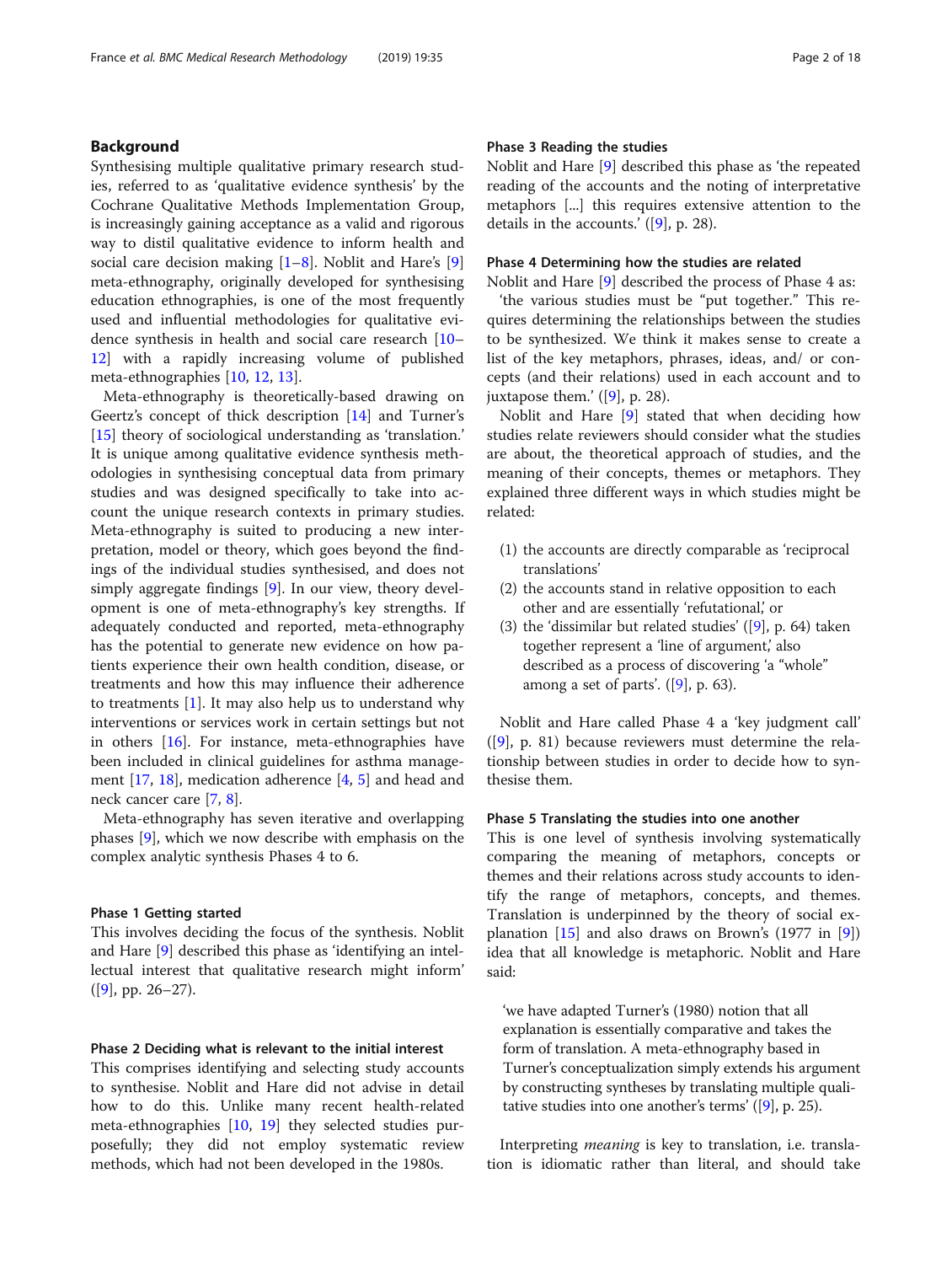account of each study's context (e.g. where and when it was done and with whom) [\[9](#page-16-0)]. There are two types of translation described by Noblit and Hare [[9\]](#page-16-0): reciprocal translation and refutational translation. They specified that reciprocal translation.

'requires the assumption that the studies can be "added" together. That is, they are clearly studies about some similar things' ([\[9](#page-16-0)], p. 40).

They described the conduct of reciprocal translation as follows:

'we conceive of meta-ethnographic syntheses as translations (one case is like another, except that . . .). […] in an iterative fashion, each study is translated into terms (metaphors) of the others and vice versa.' ([[9](#page-16-0)], p. 38).

When the studies are not similar enough to be added together then it may be appropriate to conduct refutational translation, which Noblit and Hare [[9](#page-16-0)] described as a particular type of interpretation:

'Ethnographies that are implicitly or explicitly refutations of each other […] require a more elaborate set of translations - translations of both the ethnographic accounts and the refutations […]. Our approach treats the refutation itself as part of the interpretation to be synthesized.' ([[9\]](#page-16-0), pp. 47-48).

Attention should be paid to the assumptions, motivations and ideology behind a study. A benefit of conducting a refutational translation is that it allows reviewers to identify if the theories or ideologies underlying two or more studies differ [[9\]](#page-16-0).

## Phase 6 Synthesising translations

Noblit and Hare [[9\]](#page-16-0) defined phase 6 as follows:

'Synthesis refers to making a whole into something more than the parts alone imply. [..] when the number of studies is large and the resultant translations numerous, the various translations can be compared with one another to determine if there are types of translations or if some metaphors and/or concepts are able to encompass those of other accounts. ([\[9](#page-16-0)], p. 29).'

This is a process of going beyond the findings of any individual study. It is 'a second level of synthesis' ([[9\]](#page-16-0), p. 28) in which the translations from phase 5 are compared to identify common or overarching concepts and to develop new interpretations from these.

## Phase 7 Expressing the synthesis

Communicating the synthesis to your audience in a suitable format [[9\]](#page-16-0).

Translation, synthesising translations and line of argument synthesis are particularly poorly understood, as evidenced by many published meta-ethnographies which state that they have used meta-ethnography when they have not adhered to the principles of the methdolology [[10,](#page-16-0) [12\]](#page-16-0). These complex synthesis processes form the heart of the methodology, but were not described in detail by Noblit and Hare [\[9](#page-16-0)] whose seminal publication was not intended to be a step-by-step, procedural guide. Indeed, Noblit (in Thorne et al. [\[20](#page-16-0)]) has stated that the 1988 book was not a definitive work on meta-ethnography, hence there are gaps. Meta-ethnography has evolved since 1988 (e.g. [\[1](#page-16-0), [21](#page-16-0)]), mainly as a result of its application and adaption in health research [\[13\]](#page-16-0), but there is little guidance on its conduct which incorporates recent methodological developments. Poor meta-ethnography conduct and reporting may limit the effective use of meta-ethnography findings [\[3,](#page-16-0) [10](#page-16-0)] and indicate the need for more detailed and current guidance on conduct.

The findings reported in this article come from a methodological systematic review to identify recommendations and guidance for conducting and reporting a meta-ethnography carried out as part of the eMERGe project [[22](#page-16-0)] which created the first methodology-specific reporting guidance for meta-ethnography [[23](#page-16-0)–[27\]](#page-16-0). The aim of this article is to give guidance on the conduct of the complex analytical stages  $-$  phases  $4$  to  $6 -$  of meta-ethnography through analysis of the latest methodological evidence identified from publications included in our systematic review. Specifically, we describe, contrast and critique different methods for conducting phases 4 to 6.

## Methods

Data for this article were drawn from the systematic review (PROSPERO CRD42015024709), for which we now describe the methods [[22](#page-16-0), [23\]](#page-16-0). The review question was: what are the existing recommendations and guidance for conducting and reporting each process in a meta-ethnography, and why?

## Literature search methods

A comprehensive search for published and unpublished texts in any language was performed in multiple information sources. Fourteen bibliographic databases and five other electronic resources covering a spectrum of academic disciplines were searched between June and August 2015. The search strategy was first designed in Medline following testing and refining against a set of key papers and then adapted to the remaining databases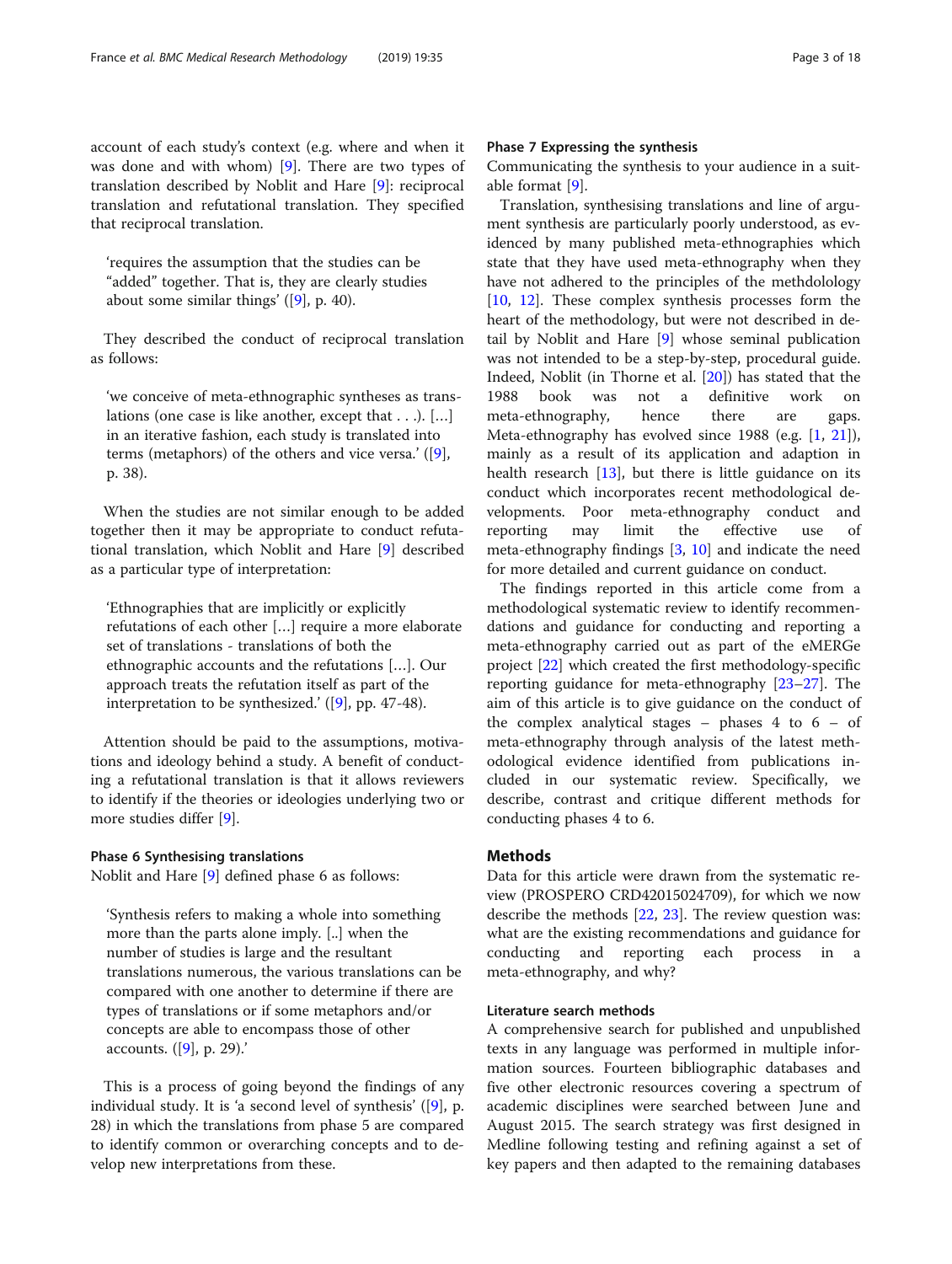(listed in Additional file [1\)](#page-15-0). An example of the search terms used in the review, based on those used for Medline, is:

- 1. ("qualitative synthes#s" or Qualitative systematic review\*).ti,ab.
- 2. ("meta-ethnograph\*" or "metaethnograph\*" or "meta ethnograph\*" or "meta-synth\*" or "meta synth\*" or "metasynth\*" or "line\* of argument").ti,ab.
- 3. ("critical synth\*" or "textual synth\*" or "framework synth\*" or "thematic synth\*" or "grounded synth\*" or textual narrative synthe#s) adj2 review\*).ti,ab.
- 4. ("metasynthes#s" or "meta synthes#s" or "metasynthes#s" or "meta-stud\*" or metastud\*).ti,ab.
- 5. (("qualitative" adj2 "synth\*") or ("third order" adj2 "construct\*") or (qualitative adj2 review)).ti,ab.
- 6. knowledge synthesis.ti,ab.
- 7. or/1–6
- 8. (("method\*" or steps) adj2 ("insight\*" or lessons or learnt or "explor\*" or learned or conduct\* or "approach\*")).ti,ab.
- 9. "worked example\*".ti,ab.
- 10. ((good or best or recommend\* or quality or publishing or reporting) adj3 (guid\* or design\* or standard\* or practi#e\* or report\* or method\* or steps)).ti,ab.
- 11. lessons learnt.ti,ab.
- 12. ((challenges or steps) adj5 (synthesis\* or qualitative or conduct\* or report\* or design\* or method\* or present\* or practical\*)).ti,ab.
- 13. (practical adj5 (guid\* or design\* or standard\* or approach\* or framework\*)).ti,ab.
- 14. ((methods or methodological) adj5 (guid\* or design\* or standard\* or approach\* or framework\*)).ti,ab.
- 15. or/8–14
- 16. qualitative research/ and "meta-analysis as topic"/
- 17. 15 and 7
- 18. 16 or 17

We also employed expansive search techniques which involved gathering relevant publications known to our expert panel and the project team; forward and backward citation tracking of all included publications (i.e. checking if there were any further relevant texts that either cited or were cited by included publications), and citation alerts. Any new relevant published or in press publications identified through these expansive methods were included up to March 2016.

## Screening and selection

Literature search results were downloaded into Endnote® bibliographic software and screened against eligibility criteria presented in Table [1.](#page-4-0) Titles and abstracts were

first screened independently by two reviewers for references published from 2006 onwards (6271 records) and by one reviewer for references published before 2006 (1251 records), owing to time and resource constraints. Based on our familiarity with the literature, we were confident that references prior to 2006 were known to the project team and its expert advisors already, or they would be identified through expansive searches. Any publications identified as potentially relevant were then retrieved in full-text and screened by two independent reviewers, with any disagreements resolved through discussion or by a third reviewer.

## Data coding and analysis

Fifty-seven full texts were coded using qualitative analysis software NVivo 10.0 by four reviewers who used a bespoke coders' guidance document developed, piloted, and refined by the team. One reviewer coded each publication; a second reviewer checked completeness of coding for 13 (23%) publications, judged as rich and/or seminal by the team, which confirmed that overall the coding guidance had been applied consistently and coding was accurate. 'Nodes' or coding categories were primarily based on the seven phases of meta-ethnography [[9\]](#page-16-0), with additional nodes for other relevant data (e.g. 'definition or nature of meta-ethnography,' 'selection of a qualitative evidence synthesis approach'). Findings presented in this article focus on the conduct, not reporting, of meta-ethnography.

Full publications and coded data were read repeatedly and compared using constant comparison, mainly by two team members who recorded their analysis in memos in NVivo for each node. For nodes concerning the complex Phases 4, 5 and 6, each researcher independently identified the key themes and issues, then compared them and wrote a joint analytic memo. Each researcher maintained an analysis journal in NVivo to record development of ideas, and analysis decisions made at wider project team meetings were documented. Each researcher noted which publications they considered "rich in detail" about meta-ethnography overall and for phases 4 to 6, i.e. a detailed account with in-depth explanation and rationales that went beyond description. We wrote a detailed definition for each phase of a meta-ethnography, analysed and summarised advice and recommendations, and documented pitfalls in the conduct and reporting of meta-ethnography, noting any contradictions or uncertainties.

From our inclusion criteria, we developed a system to classify the publications according to the type of evidence they contributed to the review; where possible we differentiated between those based on the authors' opinion and those which were supported by 'evidence.' Evidence could be empirical data from published literature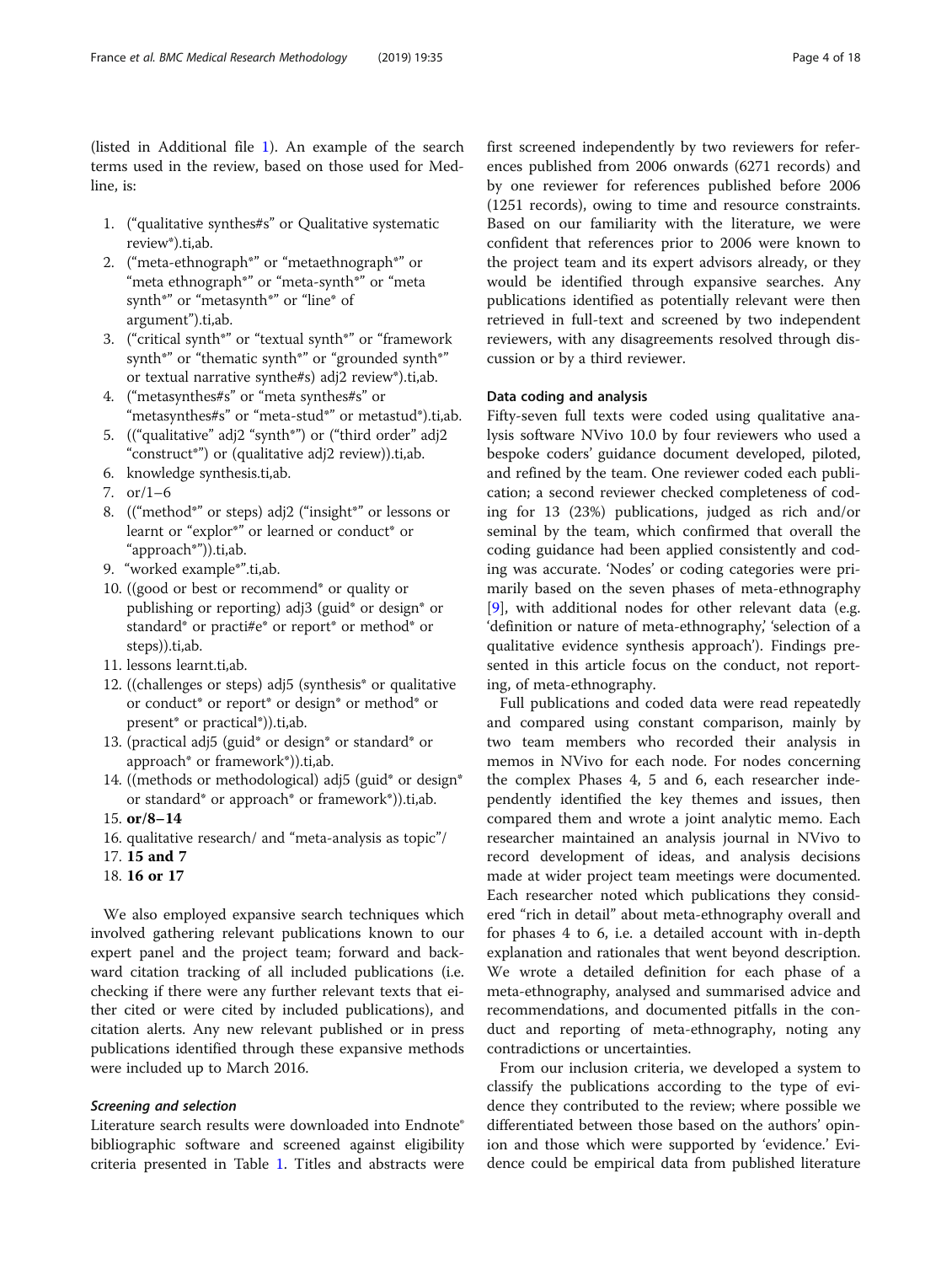<span id="page-4-0"></span>Table 1 Systematic review inclusion and exclusion criteria

| Exclusion criteria                                                                                                                                                                       | Inclusion criteria                                                                                                                                                                                             |
|------------------------------------------------------------------------------------------------------------------------------------------------------------------------------------------|----------------------------------------------------------------------------------------------------------------------------------------------------------------------------------------------------------------|
| 1. Does not report on methodological issues <sup>a</sup> in conducting meta-<br>ethnography AND<br>2. is not a reporting guideline/ providing guidance on reporting meta-<br>ethnography | 1. Reports on methodological issues <sup>a</sup> in conducting meta-ethnography<br>ΩR<br>2. Is a reporting quideline for or provides quidance on reporting qualitative<br>syntheses including meta-ethnography |
| 3. Published before 1988 (date of the publication of the original meta-<br>ethnography text by Noblit and Hare)                                                                          | 3. Published after 1988                                                                                                                                                                                        |
| 4. Theses below PhD level                                                                                                                                                                | 4. Book, book chapter, journal article/ editorial, report or PhD thesis                                                                                                                                        |
|                                                                                                                                                                                          | 5. Any language                                                                                                                                                                                                |
|                                                                                                                                                                                          | 6. Any discipline or topic (not just health related)                                                                                                                                                           |

'Methodological issues' included all aspects of the meta-ethnography approach including: the philosophical and theoretical underpinnings; research design and the research practices and procedures including conveying findings and developing theory; also included, providing advice on initially choosing metaethnography as suitable for one's research aim, defining the characteristics of a meta-ethnography, comparing qualitative synthesis methodologies including meta-ethnography as one of those compared, and/or describing in detail any other methodological aspect of meta-ethnography

or experience conducting a meta-ethnography, or reasoned argument. We developed seven main categories:

- A meta-ethnography with methodological detail on the application of methods (referred to as 'worked examples')
- Other methodological text (i.e. not a metaethnography) exploring particular aspects of metaethnography conduct in-depth (e.g. conduct of reciprocal translation)
- Critique of meta-ethnography
- Descriptive overview of the methodology (some of which compared qualitative evidence synthesis methodologies)
- Guidance on meta-ethnography conduct
- Reporting of meta-ethnography methods
- Generic reporting guideline for qualitative evidence syntheses that could potentially be applied to metaethnography.

To add rigour to the process and enhance interpretation, the preliminary review findings were presented to academic experts and other key stakeholders at various fora including:

- a project team meeting
- an online workshop in May 2016 with 12 academic experts in meta-ethnography, 3 professional end users of evidence syntheses, 11 lay people, and 5 project team members. A further six academics and three lay people commented on the workshop materials and notes after the workshop;
- a project advisory group meeting in November 2016 attended by 9 project team members, 1 independent chairperson, 7 lay advisors and 10 academic experts; and
- two formal and several informal meetings with one of the two originators of meta-ethnography, Professor George W. Noblit in June 2016.

These meetings added to our understanding of meta-ethnography conduct and have influenced the review findings; where a direct link can be traced from our findings to our discussions with stakeholders we state this. We describe the literature search and screening results, the characteristics of included publications, highlight the key findings and then focus in detail on the complex analytic synthesis Phases 4 to 6 which are often poorly understood and reported in published meta-ethnographies [\[10\]](#page-16-0).

## Results

#### Literature search and screening results

Figure [1](#page-5-0) presents the results of the literature searching and screening. The search returned 7522 references. 105 potentially relevant references were screened in full-text and 57 met our inclusion criteria.

## Study characteristics

Of the 57 publications, 56 were published from 2002 to 2016 with most ( $N = 37$ ) being published from 2009 onwards. The majority  $(N = 44)$  were peer-reviewed journal articles and the remainder were books, book sections, PhD theses or reports. Forty-six publications came from health disciplines and 12 from non-health disciplines, mostly education and social work. Twenty-eight publications had solely UK-based authors. Nine publications contributed no data on phases 4 to 6 [\[28](#page-16-0)–[36\]](#page-17-0).

According to our classification of the publications, we identified 16 worked example meta-ethnographies with methodological detail on the application of methods; 12 other methodological texts exploring particular aspects of meta-ethnography conduct in-depth; five critiques of the methodology based on empirical data, e.g. from a systematic review, and two based on author opinion; 14 descriptive overviews of the methodology; three providing guidance on meta-ethnography conduct based on data or on opinion; and five with a focus on meta-ethnography reporting including a generic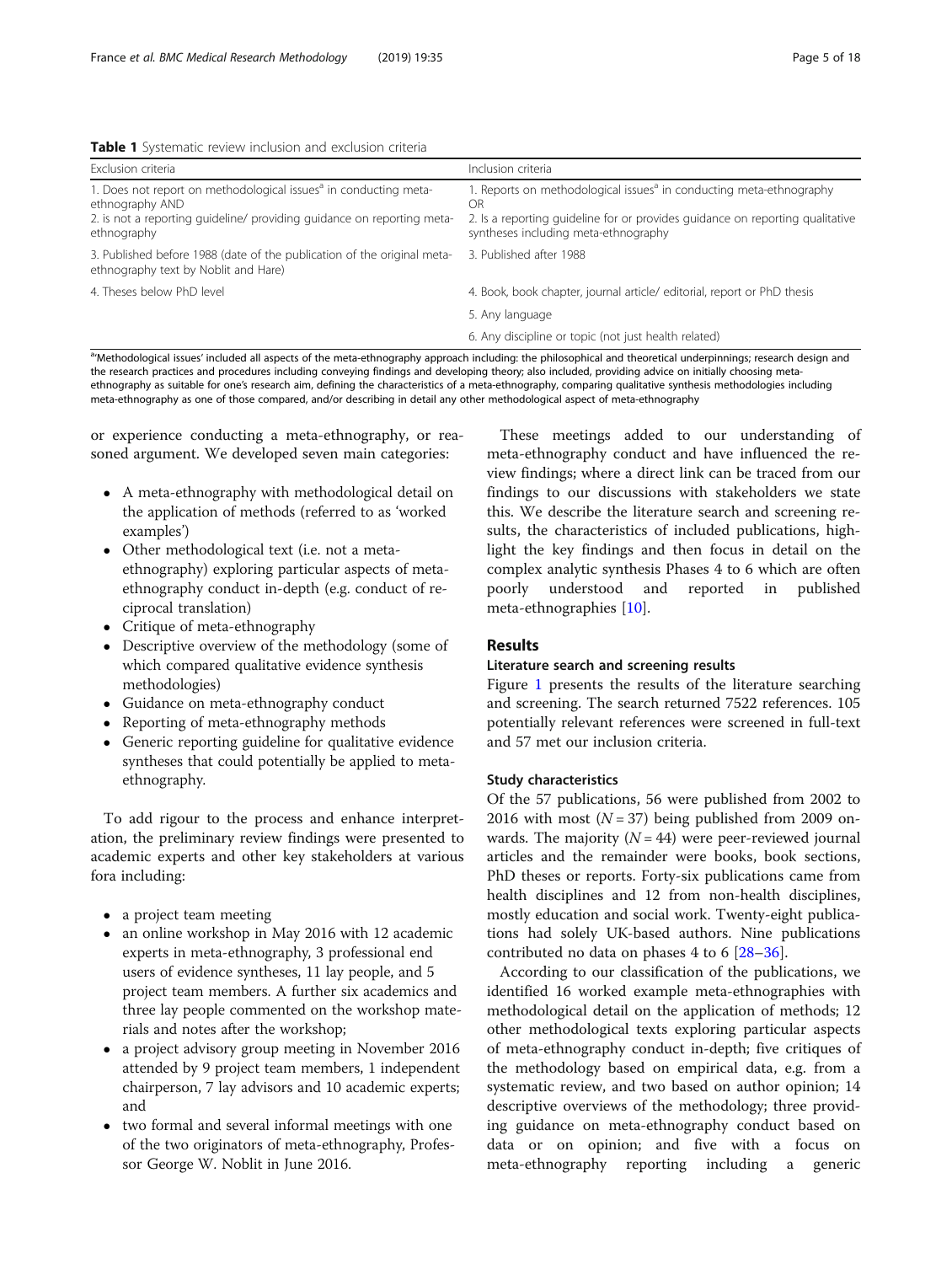<span id="page-5-0"></span>

reporting guideline for qualitative evidence syntheses [[30\]](#page-16-0). Figure 1 shows the screening results and Additional file [2](#page-15-0): Table S2 shows the publication characteristics and whether they contributed data on phases 4 to 6. Fifteen publications were considered to contribute rich data on conduct of at least one of Phases 4 to 6 and five publications [\[1](#page-16-0), [19,](#page-16-0) [37](#page-17-0)–[39\]](#page-17-0) contributed rich data for all three phases 4 to 6 (see Additional file [2:](#page-15-0) Table S2 and Additional file [3](#page-15-0): Table S3). Those not contributing rich data usually provided only a sentence or two on conduct of Phases 4 to 6, often citing or paraphrasing Noblit and Hare [\[9](#page-16-0)] (e.g. [\[40](#page-17-0)–[45\]](#page-17-0), gave a brief one to two paragraph summary of conduct (e.g. [\[46\]](#page-17-0)) and/or they focused more on reporting of meta-ethnography (e.g.  $[47]$  $[47]$ ) – some examples of rich and not rich data are given in Additional file [3](#page-15-0): Table S3. During analysis it became apparent that one publication [[48\]](#page-17-0) did not differentiate between meta-ethnography and other qualitative evidence synthesis methodologies, therefore it has been excluded from the findings.

#### Findings from analysis of review publications

In our analysis of the content of the review publications we highlight that there is a distinct lack of empirical research comparing methods for conducting phases 4 to 6. We demonstrate that, since publication of Noblit and Hare's [\[9](#page-16-0)] seminal book, researchers have interpreted and tailored the analytic synthesis methods of meta-ethnography to their purposes; several methods for reciprocal translation have evolved to deal with and suit different volumes and heterogeneity of data. Some of these translation methods appear to be truer than others to the original methodology. We also emphasise that a meta-ethnography is suited to synthesising rich data; should combine reciprocal, refutational and line of argument syntheses rather than being an either/or choice; and that synthesising translations and theory development, which are often not carried out in published meta-ethnographies [[10\]](#page-16-0), are a key part of meta-ethnography.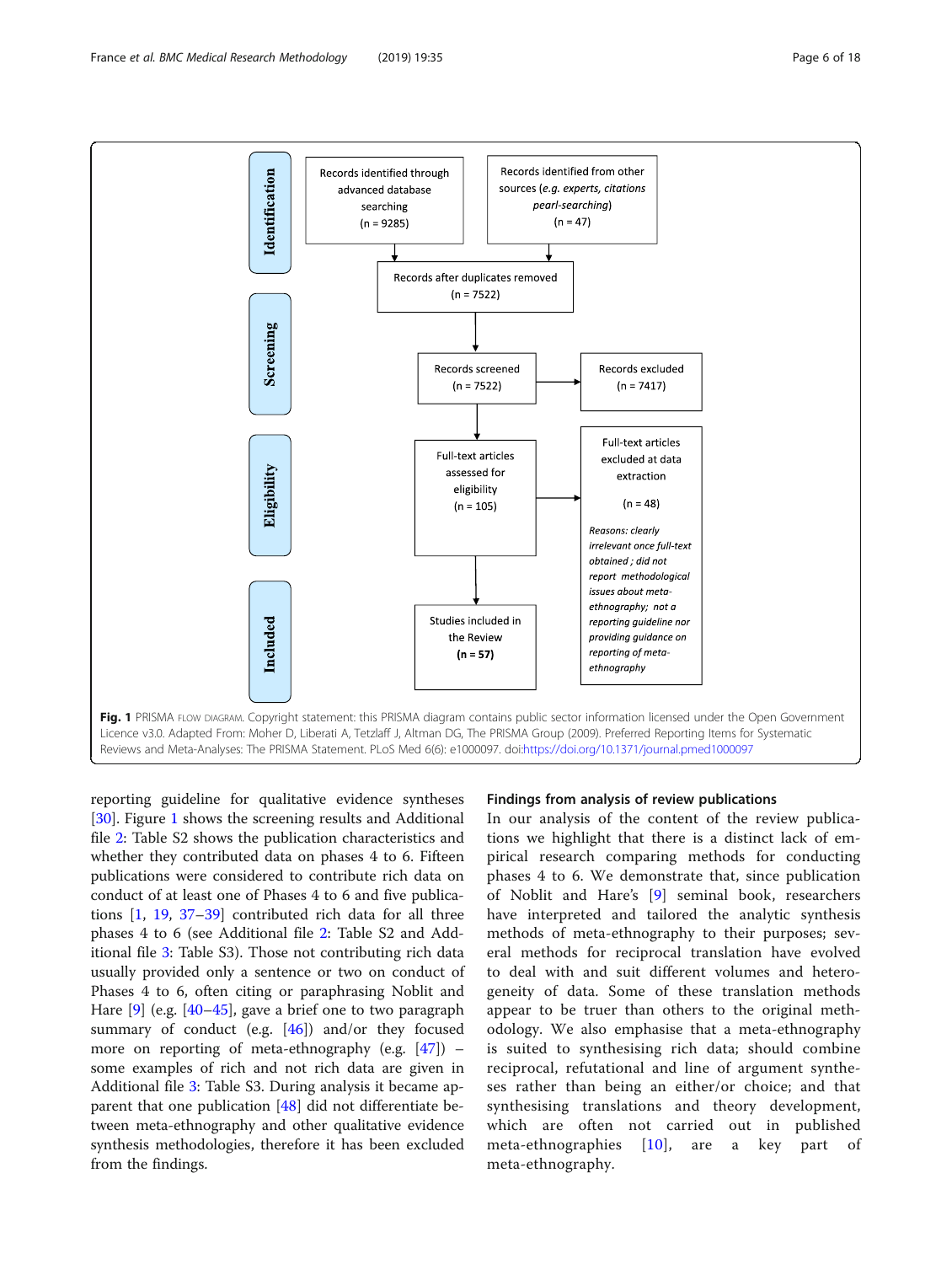## Phase 4. "Determining How the Studies are Related"

Data from 25 publications (shown in Additional file [2](#page-15-0): Table S2) were coded at the node for Phase 4, most did not provide rich detail on how to conduct Phase 4, however, seven worked examples of meta-ethnographies [[1](#page-16-0), [19,](#page-16-0) [37](#page-17-0)–[39](#page-17-0), [49](#page-17-0), [50\]](#page-17-0), all health-focused, gave a detailed description. Four of these publications [\[1,](#page-16-0) [38](#page-17-0), [39](#page-17-0), [49\]](#page-17-0) are related, involving the same team.

Our stance is that translation does not have to be either reciprocal or refutational but that meta-ethnography should involve both kinds of translation; this view was echoed by our stakeholders. Moreover, line of argument is not an alternative to conducting translation but in addition to it and a next step on from synthesising translations. We explore these issues further in the sections on Phases 5 and 6.

From our analysis of all relevant review publications, particularly the worked examples of meta-ethnographies, we identified that, closely following Noblit and Hare [\[9](#page-16-0)], reviewers operationalised Phase 4 as having three key steps:

- (1) listing, or otherwise documenting, data (concepts, themes, metaphors, findings) and how they relate to each other within each study account,
- (2) juxtaposing or comparing the data across studies,
- (3) using those data to determine the relationship between studies.

We now examine each step.

#### Listing concepts, themes, metaphors

The kinds of data from study accounts that were listed, recorded or extracted varied. Authors of one publication recorded only clearly-articulated 'second order constructs' (this term was not used by Noblit and Hare [\[9](#page-16-0)], it means the original study authors' interpretation of participants' views, expressed as themes and concepts) [[19\]](#page-16-0), others also included descriptive findings or themes  $[1, 37, 38, 49]$  $[1, 37, 38, 49]$  $[1, 37, 38, 49]$  $[1, 37, 38, 49]$  $[1, 37, 38, 49]$  $[1, 37, 38, 49]$  $[1, 37, 38, 49]$  $[1, 37, 38, 49]$ . A concept can be defined as having 'some analytic or conceptual power, unlike more descriptive themes' ([[38\]](#page-17-0), p. 46). Furthermore, some authors extracted 'first order constructs' (research participants' quotations) as well as second order constructs (the original authors' concepts) [\[37,](#page-17-0) [38](#page-17-0)]. However, the distinction between first and second order constructs is not clear-cut because authors select participant quotes to support their second order constructs [\[19](#page-16-0)]. For this reason, we believe that first order constructs can be analysed and synthesised along with their corresponding second order constructs but not in isolation. Analysing descriptive data can be problematic because the reviewers first have to interpret it without fully understanding or having access to the context of the primary studies [\[19](#page-16-0), [51](#page-17-0)]. Findings reported in qualitative health-related journal articles are often descriptive [[21](#page-16-0)] but are not usually rich (highly detailed) descriptions, such as in an ethnographic monograph of the kind Noblit and Hare [[9\]](#page-16-0) were synthesising. Therefore, we suggest that analysing studies containing conceptual data, or rich description, is a key part of a meta-ethnography; this view was influenced by discussions with our stakeholders including George Noblit. Reviewers should consider whether to exclude 'thin' (i.e. superficial) descriptive accounts. Once conceptual data from study accounts had been recorded, authors usually explored the relationship between studies.

## Methods for listing and juxtaposing concepts, themes, metaphors

Noblit and Hare [[9\]](#page-16-0) gave examples of how they listed metaphors in their meta-ethnographies, but did not give detailed guidance. Authors of the worked examples of meta-ethnographies used different, but comparable, processes to operationalise the listing and juxtaposing of concept/metaphors in Phase 4 including: lists [[1](#page-16-0), [44,](#page-17-0) [45](#page-17-0), [49\]](#page-17-0), diagrams [[1,](#page-16-0) [37,](#page-17-0) [49\]](#page-17-0), tables [[37](#page-17-0), [39](#page-17-0), [50](#page-17-0)–[52\]](#page-17-0), and coding using qualitative analysis software [\[19](#page-16-0)]. Campbell et al. [\[1](#page-16-0), [49\]](#page-17-0) created hand-written lists of summarised concepts and findings from studies and then drew lines and arrows between related concepts in the various studies. Pope [[44\]](#page-17-0) suggested that reviewers compile a list of ideas, key concepts, and explanatory schema. Another approach was to create a table or grid laid out to display commonalities and differences between concepts [[37](#page-17-0), [39](#page-17-0), [50\]](#page-17-0) and sometimes the relationships between concepts within each study and between studies [[50](#page-17-0)]. The table might also contain important contextual data about each study, such as its setting [\[39](#page-17-0)] and the reviewers' preliminary interpretations [[37\]](#page-17-0). In addition to a table, Malpass et al. [\[37\]](#page-17-0) drew conceptual diagrams for each paper to record relations between the concepts within studies. A unique approach was to use qualitative analysis software NVivo 9 to record concepts [\[19](#page-16-0)]. This involved a team of reviewers independently coding conceptual findings from anywhere in the study accounts. More detail is given in the illustrative case studies. These different methods for conducting the various processes in Phase 4 have not been compared empirically, however, a table or list would be unwieldy for hundreds of concepts, hand writing lists is labour-intensive, and coding in NVivo is efficient (and streamlines many of the processes in Phases 3 to 6) but might make recording links between concepts within primary study accounts more difficult.

#### Methods for determining how studies were related

Deciding how the studies relate is a process somewhat idiosyncratic to the specific meta-ethnography, partly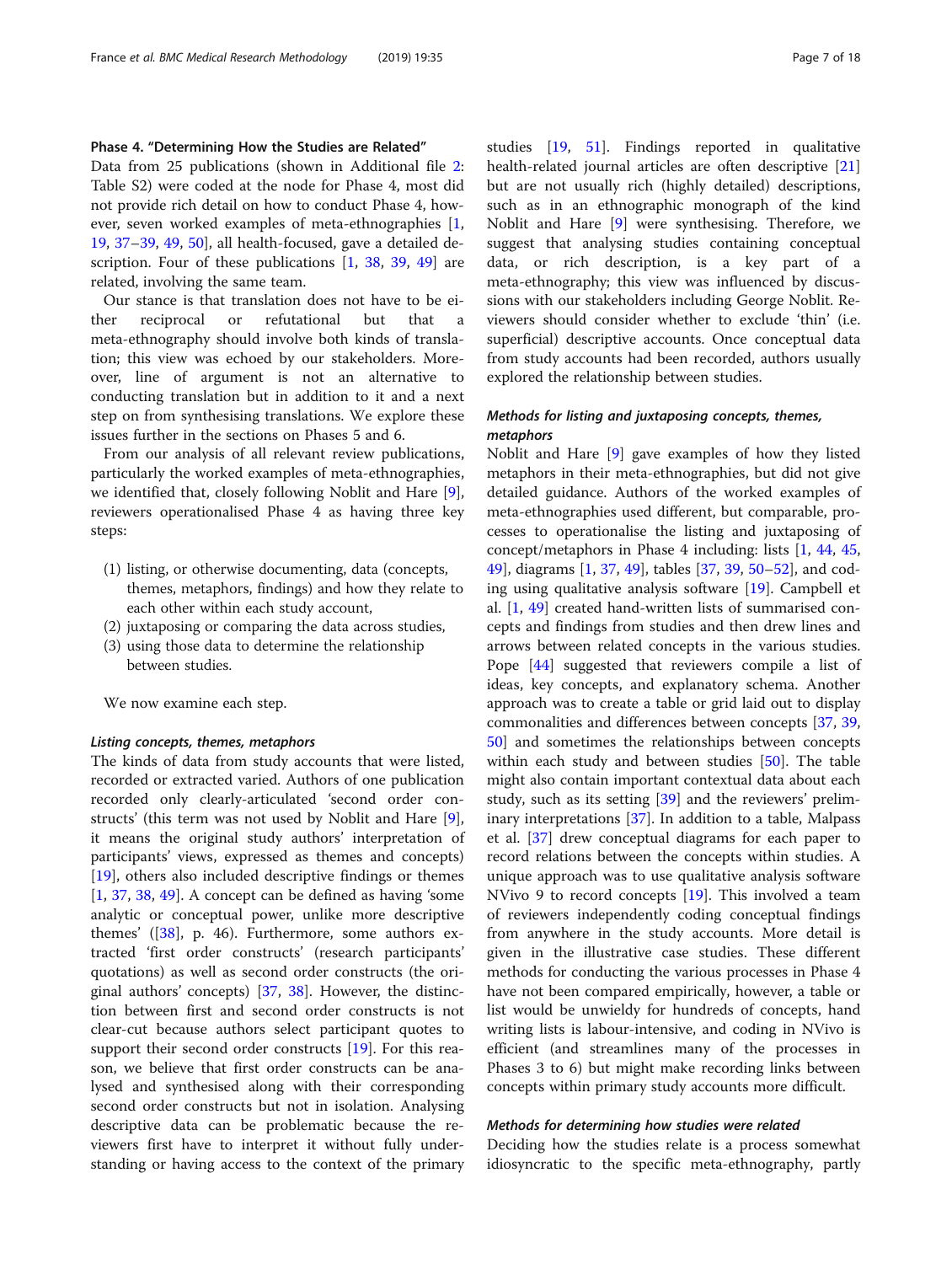determined by its aim and focus. We identified two main approaches related to two out of three possible methods (focus, theory, meaning of concepts) suggested by Noblit and Hare [[9\]](#page-16-0):

- grouping studies by their focus (what the studies are about) [[1](#page-16-0), [37](#page-17-0), [38,](#page-17-0) [49\]](#page-17-0) and
- grouping common concepts from studies (i.e. by the meaning of their concepts, themes or metaphors) [[21](#page-16-0), [39](#page-17-0), [50\]](#page-17-0).

We did not observe worked examples relating studies by their theoretical approach either because this activity was not carried out, or it tended to be done during other phases, e.g. phases 1 and 2 (e.g. [\[50](#page-17-0)]). We identified that other aspects of studies also can be compared to explore the relationship between them, e.g., the research design, research participant characteristics, and other aspects of context, such as when and where they were conducted [[24](#page-16-0)].

## Grouping study accounts by their focus

One approach to relating studies was to group accounts by their conceptual focus relating to the topic, e.g. patients' experience of antidepressants [\[37](#page-17-0)] or type of medicine [\[1](#page-16-0), [38\]](#page-17-0), and to then synthesise each of the groups separately before synthesising across the groups [[1,](#page-16-0) [37](#page-17-0), [49](#page-17-0)]. This was done to deal with heterogeneity of studies (in terms of their focus) and a large volume of accounts [[1\]](#page-16-0).

#### Grouping common concepts from studies

Another approach used to deal with a large volume of data  $[19]$  $[19]$  and/or heterogenous data  $[21, 50]$  $[21, 50]$  $[21, 50]$  $[21, 50]$  was to group concepts as opposed to study accounts, for instance, by conducting a form of thematic analysis [\[21](#page-16-0)], gathering similar themes from studies into 'piles' or categories of shared meaning [\[19](#page-16-0)], or organising concepts from studies according to common underlying metaphors [\[50](#page-17-0)]. This approach was observed in three worked examples [[19,](#page-16-0) [21,](#page-16-0) [50\]](#page-17-0), for example, Atkins et al. [\[21](#page-16-0)] had a large volume of heterogeneous concepts, whereas Erasmus [[50](#page-17-0)] had a small volume of accounts  $(N = 4)$ with heterogeneous focuses.

#### Insights on phase 4

We observed that the process of relating studies starts during Phases 1 and 2: a tightly-focused aim and review question can result in selected studies with very similar focuses [\[39](#page-17-0), [49\]](#page-17-0), whereas a broad aim and question can result in heterogeneous studies with no clear commonalities making analysis and synthesis challenging [\[49](#page-17-0), [53](#page-17-0)]. For example, Erasmus [[50](#page-17-0)] selected four studies with very diverse topics, aims and research populations which led to difficulties synthesising them. Highly dissimilar studies might not be suited to synthesis using meta-ethnography at all  $[49, 53]$  $[49, 53]$  $[49, 53]$  $[49, 53]$ ; there is little reason to synthesise studies with no common ground. A meta-ethnography requires commensurate studies with compatible aims [[39](#page-17-0), [49\]](#page-17-0). However, to develop a full understanding of the phenomenon reviewers must also consider refutational data [[39,](#page-17-0) [54,](#page-17-0) [55](#page-17-0)], thus a balance between homogeneity and heterogeneity of studies is needed [[53](#page-17-0)]. Having a large volume of accounts to synthesise has arisen mainly due to reviewers adopting systematic review comprehensive literature search and selection methods.

## Phase 5. "Translating the studies Into One Another"

Data from 41 publications were coded at the node Phase 5 with 12 of them – 10 from health disciplines - providing rich detail (see Additional file [2](#page-15-0): Table S2). The goal of Phase 5 has been described as the attempt to translate concepts from one study into another in order to arrive at concepts or metaphors which embody more than one study [\[49](#page-17-0), [56\]](#page-17-0). Noblit and Hare [\[9](#page-16-0)], and others subsequently [\[1](#page-16-0), [39](#page-17-0), [46](#page-17-0)], have described the process of translation as fundamental to conducting a meta-ethnography; it appears to be unique to meta-ethnography compared to other qualitative synthesis methodologies [\[1](#page-16-0)]. There are two types of translation described by Noblit and Hare [[9\]](#page-16-0) for synthesising data in a meta-ethnography: reciprocal translation and refutational translation. The third method of synthesis, line of argument, is described by us under phase 6 because we see it as part of the interpretive synthesis process which comes after phase 5. More has been written about reciprocal than refutational translation in the publications in our review, probably because the former is more commonly conducted and published [[10](#page-16-0), [20,](#page-16-0) [38,](#page-17-0) [54,](#page-17-0) [57](#page-17-0), [58](#page-17-0)]. We start by examining reciprocal translation.

#### Reciprocal translation

The publications contributing the most material to this section were some of the worked examples, six health-related and one from education [[1](#page-16-0), [19,](#page-16-0) [21,](#page-16-0) [37](#page-17-0), [39](#page-17-0), [50,](#page-17-0) [59\]](#page-17-0). Noblit and Hare [\[9](#page-16-0)] did not provide a step-by-step guide in how to conduct translation [\[21](#page-16-0)], leaving some processes open to interpretation (and innovation) in how they were operationalised [[1,](#page-16-0) [60](#page-17-0)]. Our analysis identified several different ways of conducting reciprocal translation and three possible types of process we have labelled A, B and C (not all of which appear in every meta-ethnography and processes A and B are not necessarily sequential):

- (A) organise (group and/or order) the study accounts,
- (B) organise (e.g. group) the concepts, themes, or metaphors from accounts,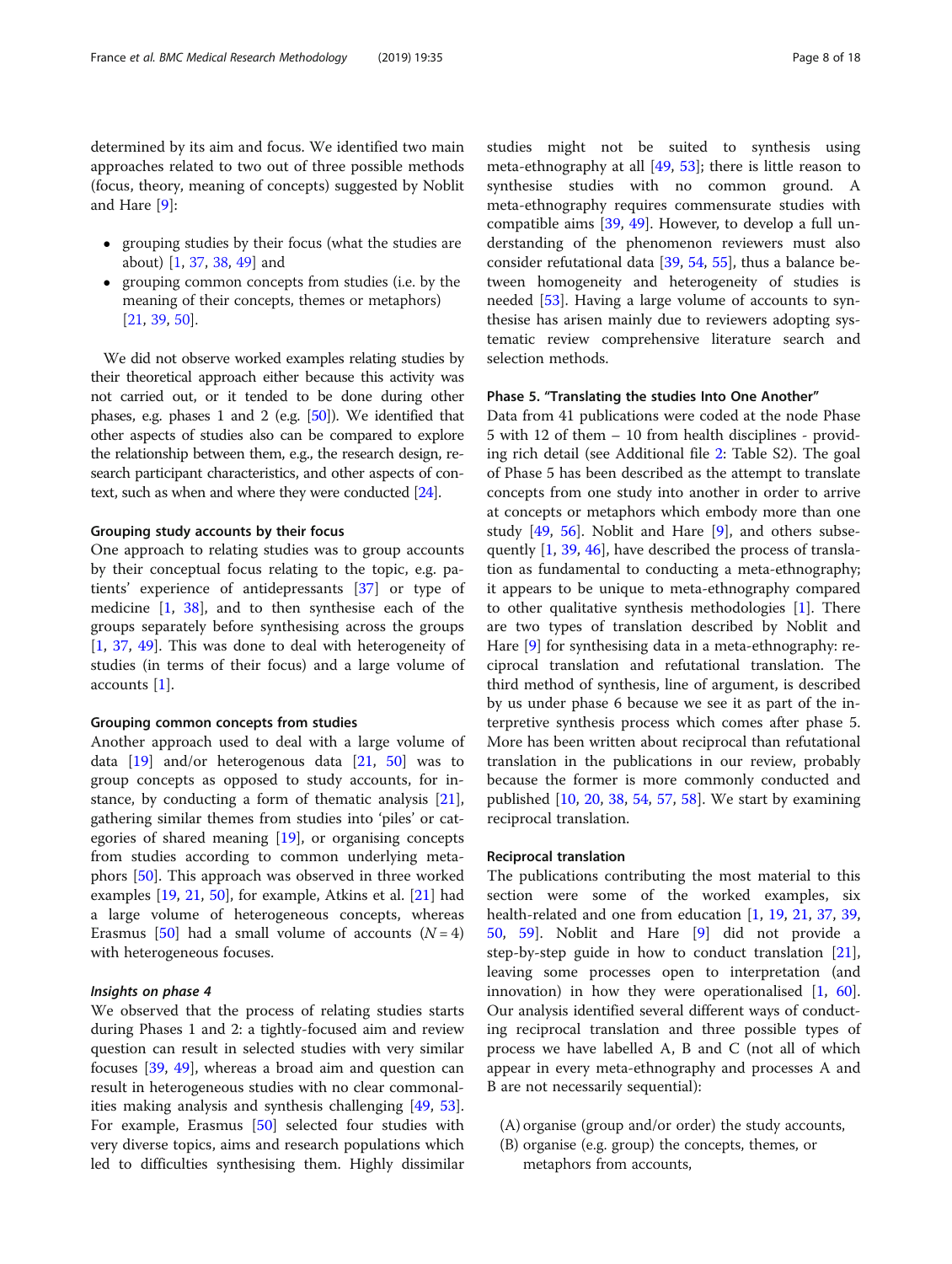(C) and analyse (translate) the conceptual data.

We now describe each type of process (A, B and C) in turn.

- A. ORGANISE THE STUDY ACCOUNTS
	- Some authors first grouped study accounts, such as by topic focus [[1,](#page-16-0) [38](#page-17-0), [61](#page-17-0)], before ordering them, for example, chronologically, within those groups to deal with a large volume of heterogenous data. In contrast, others, such as Atkins et al. [\[21\]](#page-16-0), started translation with the earliest published 'index' study [\[1](#page-16-0), [21,](#page-16-0) [45,](#page-17-0) [49](#page-17-0), [61](#page-17-0)], and then ordered accounts chronologically. Others chose a 'conceptually rich' index account  $[60, 61]$  $[60, 61]$  $[60, 61]$  $[60, 61]$ . In either strategy (starting with the richest or earliest study), concepts from each account were compared and contrasted against the index account. Different ways of ordering study accounts for translation have not been formally empirically compared [\[10\]](#page-16-0), and there is no guidance for reviewers. It is not clear how a 'rich' index account should be selected [[19](#page-16-0)]. The order could profoundly affect the synthesis output: concepts from one study could affect interpretation of concepts from other studies and thus the overall interpretation [[10](#page-16-0), [19](#page-16-0), [21,](#page-16-0) [34,](#page-17-0) [49](#page-17-0), [60\]](#page-17-0). Toye et al. [\[19](#page-16-0)] did not order accounts for translation seeing it as unmanageable for 77 accounts.
- B. ORGANISE THE CONCEPTS, THEMES, METAPHORS Another possible process in Phase 5 is organising primary study authors' conceptual data ('second order constructs') thematically [\[19](#page-16-0), [21,](#page-16-0) [39,](#page-17-0) [50\]](#page-17-0), e.g. by grouping concepts with similar meanings [[19](#page-16-0), [21](#page-16-0), [39](#page-17-0)].
- C. TRANSLATION OF DATA

The next step is to start translation. Authors of several publications in our review, similar to Noblit and Hare [[9\]](#page-16-0), likened translation to the constant comparative method used in grounded theory [\[1](#page-16-0), [19,](#page-16-0) [38,](#page-17-0) [46](#page-17-0), [49](#page-17-0), [56,](#page-17-0) [59](#page-17-0)]. One approach to translation is to compare concepts individually account by account [\[1](#page-16-0), [38,](#page-17-0) [46,](#page-17-0) [49](#page-17-0), [56,](#page-17-0) [59,](#page-17-0) [61](#page-17-0)], for instance, the research group including Campbell, Britten, Pope and colleagues [\[1](#page-16-0), [38,](#page-17-0) [46,](#page-17-0) [49](#page-17-0), [56\]](#page-17-0) outlined a systematic method, close to how Noblit and Hare [[9\]](#page-16-0) described it for synthesising ethnographies. When synthesising published journal articles, they compared the concepts in account 1 to those of account 2, the synthesis of those 2 accounts with account 3, and so on. Atkins et al. [\[21](#page-16-0)] followed a similar process, although they compared account by account within the categories they had developed from their thematic analysis. Alternatively, Doyle [[59](#page-17-0)] operationalised translation

as the writing of a 'descriptive narrative' ([[59\]](#page-17-0), p. 332) for each of four ethnographic case studies. Her narratives were based on her identification of hundreds of metaphors, defined as 'salient language'  $([59], p. 333)$  $([59], p. 333)$  $([59], p. 333)$ , they each contained.

In contrast, Toye et al. [[19](#page-16-0)] chose not to compare concepts account by account because they had a large volume of data to synthesise. They sorted concepts into conceptual categories which they discussed and further interpreted as a team, i.e. they grouped and compared concepts. This method appears to diverge most from that of Noblit and Hare [[9](#page-16-0)]. Comparing concepts has also been used for updating an existing meta-ethnography [\[62\]](#page-17-0) by adapting Noblit and Hare's methods which were designed for conducting a one-off meta-ethnography.

#### Insights on reciprocal translation

There is more than one way to conduct reciprocal translation. Reviewers have interpreted and/or adapted the methods to suit their particular purposes and data. A criticism regarding the conduct of reciprocal translation is that it can be done in such a way as to result in a simple

're-coding and re-categorizing qualitative findings and identifying alternative categorizations' ([\[58\]](#page-17-0), p. 1586)

from the primary studies rather than being interpretive [[58\]](#page-17-0). Reciprocal translation may be interpretive to a greater or lesser extent, depending on the process used, and may end up, as Noblit puts it

'producing reciprocal syntheses that are the product of the "dominant set of ideas" logic of social science' (Noblit in Thorne et al. [[20\]](#page-16-0), p. 1348).

This could be a risk with approaches which focus predominantly on identifying commonalities, such as through grouping common concepts; the trend in health sciences for synthesising large numbers of journal articles has undoubtedly contributed to the adoption of such approaches.

## Refutational translation

Since Noblit and Hare's book [[9\]](#page-16-0), which described examples of ethnographic studies with refutational ideologies, some authors have proposed that refutation may involve comparing contradictory themes, concepts or findings within or across study accounts (e.g. [[58\]](#page-17-0)), not just the overall conclusions or underlying ideologies of the accounts [[1](#page-16-0)]. It is likely that all these types of refutation exist. Moreover, Campbell et al. [[1\]](#page-16-0) found that one meta-ethnography can include reciprocal and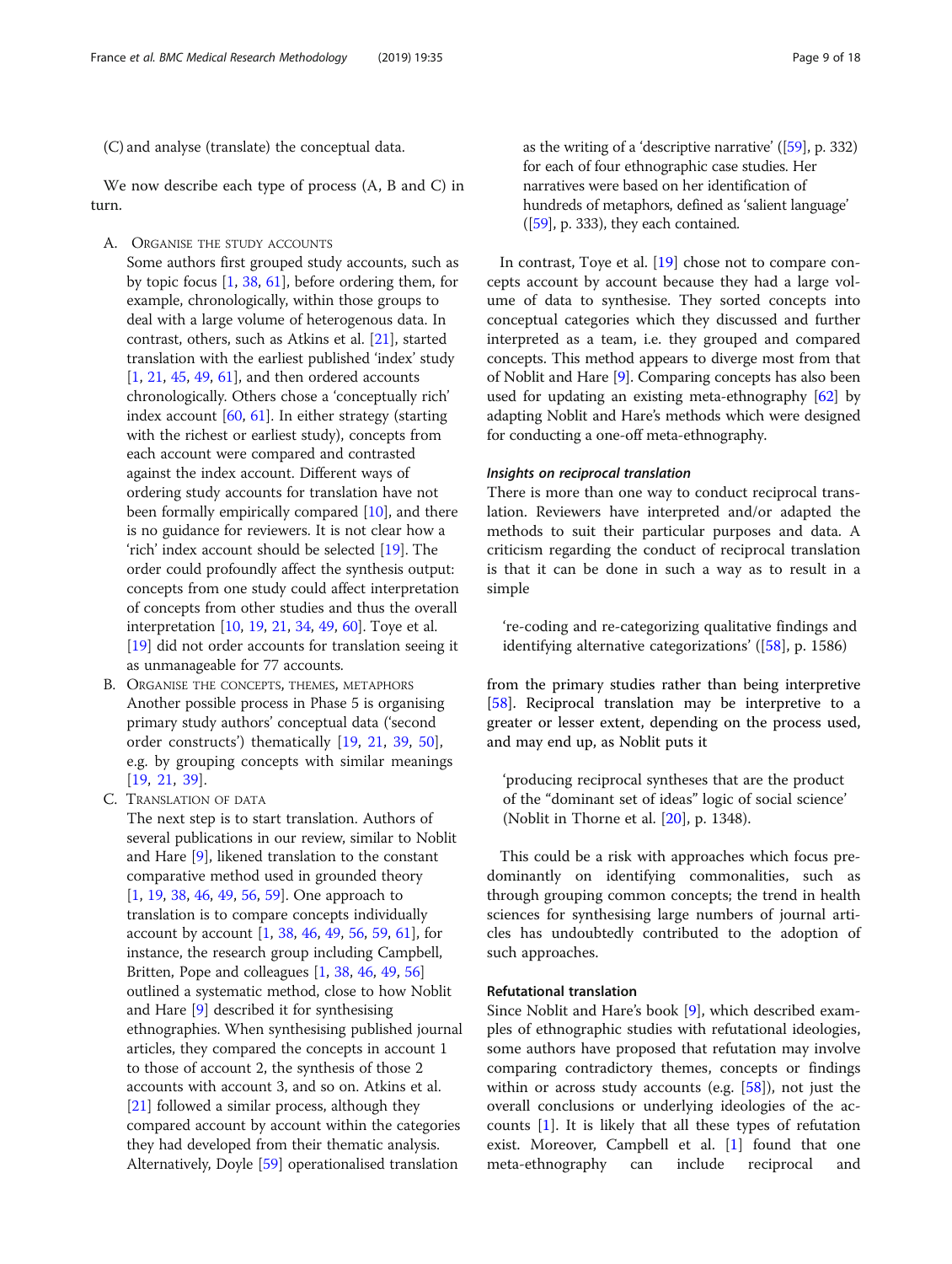refutational (and line of argument) syntheses, not just one type as Noblit and Hare [[9](#page-16-0)] implied. Some apparently reciprocal translations contain elements of refutation [\[62\]](#page-17-0).

According to authors of our review publications, the purpose of refutational translation is to explore and explain differences, contradictions and exceptions in the studies [\[1](#page-16-0), [19,](#page-16-0) [38,](#page-17-0) [46](#page-17-0), [49](#page-17-0)–[51](#page-17-0), [53](#page-17-0), [54,](#page-17-0) [56](#page-17-0)–[58,](#page-17-0) [60](#page-17-0), [63](#page-17-0)]. Meta-ethnography is described as one of the few qualitative evidence synthesis methods which requires the researcher

'to give explicit attention to identification of incongruities and inconsistencies' [[54\]](#page-17-0), p. 128).

These 'deviant data' are important because they can potentially lead to new understandings [\[51](#page-17-0)].

Finfgeld-Connett [[58\]](#page-17-0) suggested that refutational translation may be operationalised by placing two refutational concepts at either end of a continuum and then analysing differences among the concepts. She identified an additional approach for expressing refutational findings: create a narrative or 'storyline' so that 'findings are placed into context'  $([58]$  $([58]$ , p. 1589).

#### Insights on refutational translation

Published examples of refutational translation appear to be rare [[10](#page-16-0), [20](#page-16-0)]; reviewers often focus on shared themes/ findings within study accounts [[20,](#page-16-0) [54\]](#page-17-0). Another issue is that reviewers may not label a refutational synthesis as such (e.g. [\[60](#page-17-0)]). Among our review publications, we saw two examples of refutational translation [\[38](#page-17-0), [60](#page-17-0)]. Garside [[60\]](#page-17-0) conducted a meta-ethnography on women's experiences of heavy menstrual bleeding (HMB), which she herself did not describe as refutational. Nonetheless, she identified refutational findings and found a disjoint between a biomedical and a lay model of HMB. This meta-ethnography was identified as refutational by members of our stakeholder group. Another example is a meta-ethnography in which the reviewers had difficulty reciprocally translating an account which had used a biomedical theoretical framework to analyse data deductively [\[38](#page-17-0)]. We propose that deductive primary qualitative research is not suited to synthesis using an inductive, interpretive methodology such as meta-ethnography; although a priori theories can still be used to inform the analytic synthesis.

## Phase 6. Synthesising translations

Data from 33 publications, shown in Additional file [2](#page-15-0): Table S2, were coded at the node Phase 6. Phase 6 was described in the review publications as aiming to provide a fresh interpretation of phenomena through developing new findings or a new conceptualisation (e.g. [\[21](#page-16-0), [39](#page-17-0), [44](#page-17-0), [50,](#page-17-0) [59\]](#page-17-0)). In contrast to how Noblit and Hare [\[9](#page-16-0)] described Phase 6, we consider that it has two aspects: synthesising translations *and* line of argument synthesis. Noblit and Hare [[9\]](#page-16-0) initially said that you either do a line of argument or a reciprocal or refutational synthesis, but they also said that you conduct translation before doing a line of argument synthesis. This has undoubtedly led to confusion among researchers. It is possible that the term 'line of argument' was used by Noblit and Hare to describe two similar but different processes and synthesis products (one following from phase 4 and one following from phase 5). Their description of line of argument synthesis was:

'What can we say of the whole (organization, culture, etc.), based on selective studies of the parts? This is the same as basic theorizing in qualitative research and is conceptualized alternatively as clinical inference and grounded theorizing.' ([[9\]](#page-16-0), p. 63).

Here Noblit and Hare drew a parallel between developing a line of argument and developing a grounded theory  $[64]$  $[64]$ . In 2004, Noblit  $[20]$  $[20]$  described line of argument synthesis as constructing an argument about what a set of studies say. In meetings with the eMERGe project team and in a recent public lecture which the team organised, Noblit [[65](#page-17-0)] clarified that a line of argument is a new 'storyline' or overarching explanation of a phenomenon. We propose that line of argument synthesis belongs in the later stages of meta-ethnography conduct and consequently have placed it in phase 6, subsequent to the processes of translating studies into one another and synthesising translations.

Definitions and understandings of line of argument synthesis are diverse, which was reflected in our multi-disciplinary stakeholder discussions. It has been described as a picture of the whole based on studies of the parts [\[1](#page-16-0), [9](#page-16-0), [19,](#page-16-0) [38](#page-17-0), [44,](#page-17-0) [49,](#page-17-0) [50](#page-17-0), [53,](#page-17-0) [56](#page-17-0), [57](#page-17-0), [66\]](#page-17-0) and as being about inference  $[1, 9, 44, 49, 56, 66]$  $[1, 9, 44, 49, 56, 66]$  $[1, 9, 44, 49, 56, 66]$  $[1, 9, 44, 49, 56, 66]$  $[1, 9, 44, 49, 56, 66]$  $[1, 9, 44, 49, 56, 66]$  $[1, 9, 44, 49, 56, 66]$  $[1, 9, 44, 49, 56, 66]$  $[1, 9, 44, 49, 56, 66]$  $[1, 9, 44, 49, 56, 66]$  $[1, 9, 44, 49, 56, 66]$ . It has also been described as: a new or 'higher order' interpretation (like hypothesis generation) [[21,](#page-16-0) [38,](#page-17-0) [67](#page-17-0), [68](#page-17-0)], a mid-range theory  $[61]$  $[61]$  $[61]$ , the development of a new overarching model  $[21]$  $[21]$ , and/or a form of grounded theory  $[1, 9]$  $[1, 9]$  $[1, 9]$  $[1, 9]$ . We maintain that these definitions are not necessarily incompatible with one another, for example, inference could lead to a new interpretation, explanation, model, theory or hypothesis; and new interpretations, explanations, models, theories and hypotheses are all potential outputs of a meta-ethnography. In addition, different terms (model, theory etc.) may be given to the same output depending on the author's academic discipline or personal preference.

Eight worked examples, all but one health-related, gave varying levels of details of conducting a synthesis of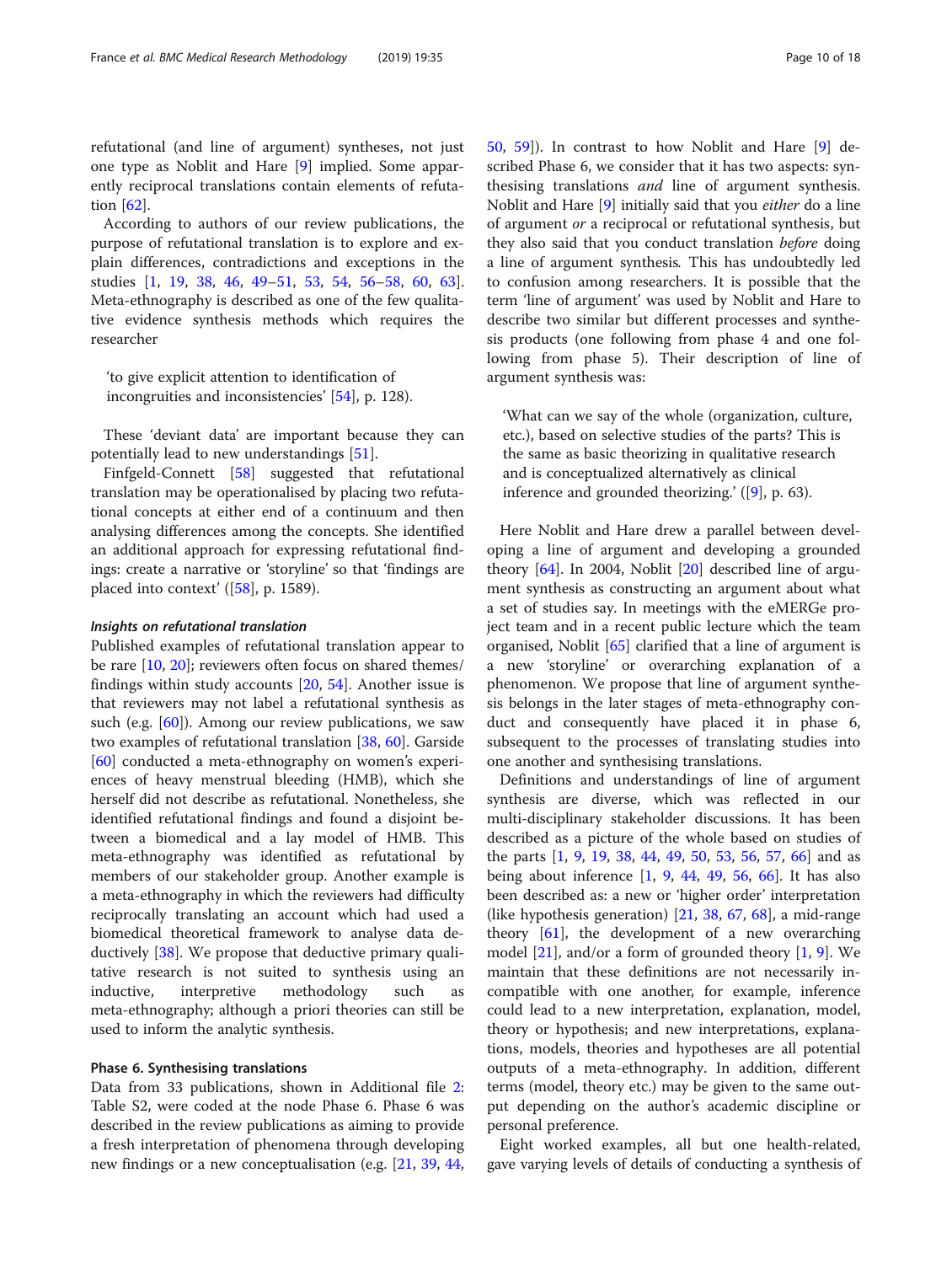translations and/or a line of argument synthesis [\[1](#page-16-0), [19](#page-16-0), [21,](#page-16-0) [37](#page-17-0)–[39](#page-17-0), [50,](#page-17-0) [59,](#page-17-0) [62](#page-17-0)]. The process used for synthesising translations varied and depended on how the studies related to one another (Phase 4) and on the way phase 5 was conducted, however, there are some broad commonalities. A process of reading and interpreting the phase 5 translations in order to produce a textual synthesis or narrative/storyline which expressed a new conceptualisation [\[1](#page-16-0), [19](#page-16-0), [21](#page-16-0), [37](#page-17-0), [39](#page-17-0), [59\]](#page-17-0), was often combined with (and preceded by) visual diagrams and models showing concepts and their inter-relationships [\[1](#page-16-0), [19](#page-16-0), [21](#page-16-0), [37\]](#page-17-0). Where study accounts had been grouped and translated within those groups, phase 6 involved pulling together findings from across all the groups and accounts (e.g.  $[1, 37]$  $[1, 37]$  $[1, 37]$  $[1, 37]$  $[1, 37]$ ). We observed that there may be multiple lines of argument resulting from a meta-ethnography, reflecting the complexity of qualitative research findings [[1,](#page-16-0) [39](#page-17-0), [60](#page-17-0)]. These lines of argument could be combined into one theory. Detailed examples of conduct of phase 6 are given for four meta-ethnographies [[1,](#page-16-0) [19,](#page-16-0) [21](#page-16-0), [37](#page-17-0)] in the illustrative case studies.

Various formats for the synthesis processes and outputs (findings) of phase 6 were seen in review publications. The worked examples (e.g. [\[1](#page-16-0), [37\]](#page-17-0)) usually used multiple formats including: visual, e.g. figures, graphics, diagrams [[19,](#page-16-0) [37](#page-17-0), [62](#page-17-0)]; models [[1,](#page-16-0) [19,](#page-16-0) [21](#page-16-0), [37](#page-17-0), [60](#page-17-0)]; a textual line of argument [[1,](#page-16-0) [21,](#page-16-0) [38](#page-17-0), [39](#page-17-0), [59\]](#page-17-0); hypotheses [\[21](#page-16-0)]; third order concepts/ synthesised concepts [\[39](#page-17-0), [62\]](#page-17-0); and middle-range theory [\[39\]](#page-17-0).

## Insights on phase 6

Phase 6 is not always carried out or reported in published meta-ethnographies [[10](#page-16-0)] yet a key strength of meta-ethnography is that it can be used to produce a new interpretation (or configuration) of data, for instance, a conceptual understanding, theory, and/or model [\[1](#page-16-0), [19](#page-16-0), [21](#page-16-0), [37](#page-17-0), [55,](#page-17-0) [69\]](#page-17-0). We consider that phase 6 is a key part of meta-ethnography which should strive to move beyond developing new themes or concepts to theory development.

There are different disciplinary understandings of the term 'theory.' Britten et al. [\[39](#page-17-0)] claimed that their worked example produced middle-range theories in the form of hypotheses that could be tested by other researchers and in Britten and Pope [[38](#page-17-0)] they also drew a parallel between a 'lines-of-argument' synthesis and hypothesis generation. However, Finfgeld-Connett [\[58](#page-17-0)] sees a line of argument as distinct from theoretical models with the latter being more comprehensive. Models might also be used to achieve theory development [\[47\]](#page-17-0). We regard theory as an explanatory framework which can account for all the synthesis findings. Hammersley [[63](#page-17-0)] disputed that meta-ethnography can lead to new theories because further primary data cannot be collected. However, we contend that purposive sampling of study accounts could provide this kind of further data collection, provided there are suitable qualitative studies available and the reviewers have relevant expertise of the topic and the methodology. Consultation with relevant stakeholder groups could also be used to support theory development.

#### Illustrative case studies of conduct of phases 4 to 6

We selected four worked examples of meta-ethnographies [\[1](#page-16-0), [19](#page-16-0), [21](#page-16-0), [37](#page-17-0)] from those included in our systematic review as illustrative case study examples of how phases 4 to 6 have been conducted. The worked examples were selected on the basis of their rich descriptions of methods and use of contrasting approaches to the complex phases 4 to 6. Additional file [4](#page-15-0): Table S4 summarises the four approaches.

#### Case study 1: Campbell et al. 2011

In 2011 Campbell et al. [\[1](#page-16-0)] published a lengthy methodological report for the UK National Institute of Health Research evaluating meta-ethnography as a method of qualitative synthesis for health care. They conducted meta-ethnographies in two contexts: (a) living with rheumatoid arthritis and (b) lay beliefs about medicine-taking in chronic disease. The report drew together their work, some of which had been published earlier [[5,](#page-16-0) [38](#page-17-0), [39,](#page-17-0) [49](#page-17-0)], including one meta-ethnography [[5\]](#page-16-0) which did not meet inclusion criteria for our review. Next we describe their methods for phases 4 to 6.

## Phase 4

## Listing and juxtaposing concepts, themes, metaphors

Campbell et al. [[1,](#page-16-0) [49\]](#page-17-0) created hand-written lists of summarised concepts and findings from study accounts (published journal articles) and then drew lines and arrows between related concepts in the various studies.

## Relating studies

They [[1](#page-16-0), [49](#page-17-0)] then used their lists of concepts and connecting arrows to identify groupings or 'sets' of studies with a common focus and aim within the broader topic of each of their meta-ethnographies. For instance, in a meta-ethnography on experiences of having diabetes [[49\]](#page-17-0), one group of accounts explored the ways in which people responded to diabetes and treatment regimens and the other investigated differences between patients' and practitioners' models of diabetes i.e., the groups of studies were looking at different aspects of the topic of interest. For another meta-ethnography on medicine taking, they grouped accounts by type of medicine, e.g. asthma medicines, anti-hypertensives, and then ordered accounts chronologically within medicine groups.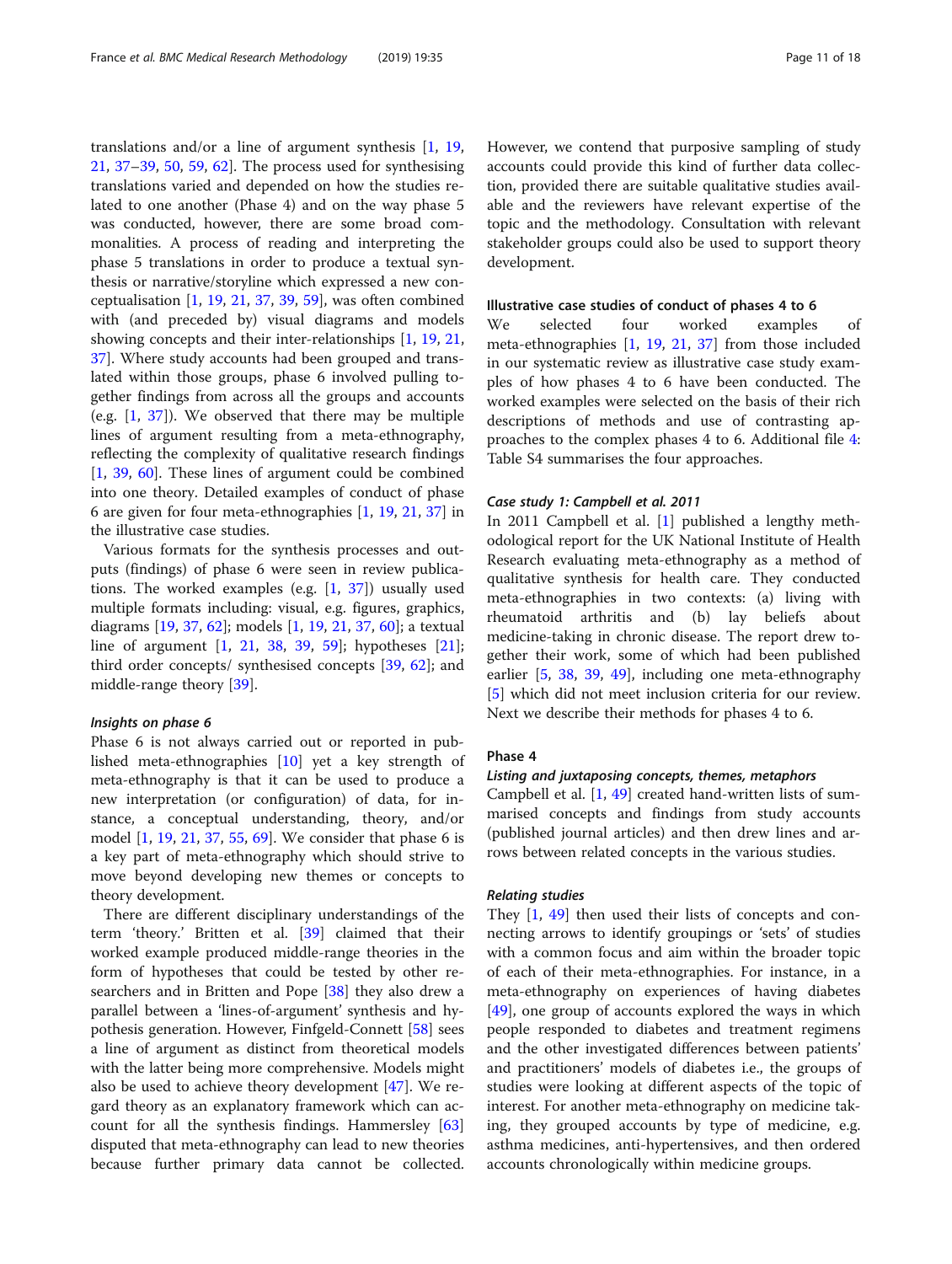## Phase 5

## Conducting translation comparing concepts account by account

Campbell et al. [\[1](#page-16-0)] outlined a step-by-step, systematic translation method, close to how Noblit and Hare [\[9](#page-16-0)] described it for ethnographies. Within each group of papers they proceeded as follows:

"paper  $1$  [...] might have findings X, Y and Z. Paper  $2$  [...] might have finding w (something new that was not in paper 1), findings x and y (findings similar to findings X and Y in paper 1) and nothing like finding Z from paper 1. So this would produce a synthesis of papers 1 and 2:

- finding w (from paper 2)
- findings X and x (from papers 1 and 2)
- findings Y and y (from papers 1 and 2)
- finding Z (from paper 1).

This synthesis of papers 1 and 2 would then be compared with paper 3 in the same way. Then the synthesis of papers 1, 2 and 3 would be compared with paper 4, and so on until all the studies […] had been translated into each other." ([\[1](#page-16-0)], p. 57).

Campbell et al. [[1\]](#page-16-0) offered a detailed explanation of how they related the studies; this involved two steps: determining how findings related to each other within groups of studies, and determining how studies were related across groups. The team first created visual 'maps' or diagrams to summarise key findings onto a single page for each group and drew the relationships between findings. The maps also showed how the findings/concepts translated into one another and links between findings.

## Phase 6

They then compared the maps across the groups of studies in order to develop a model to encompass and give an overview of all the findings from all studies. Next, they synthesised the detailed textual translations across all the medicine groups: they repeatedly read the syntheses for each of the medicine groups then analysed the data thematically in

'a process of interpretation and conceptual advancement'  $([1], p. 64)$  $([1], p. 64)$  $([1], p. 64)$ .

They described the process as

'a continuous comparative analysis of texts until a comprehensive understanding of the phenomenon is reached' ([[1\]](#page-16-0), p. 11).

They produced an overaching 'textual synthesis' forming a new conceptualisation. They called this a line of

argument synthesis, which they equated with a third order interpretation.

In summary, the steps they took were:

- 1. Organise studies into medicine groups,
- 2. translate studies within medicine groups resulting in a textual synthesis for each group (reciprocal translations)
- 3. determine how the findings relate within medicine groups to produce medicine maps and across medicine groups to produce an overall model of medicine taking
- 4. synthesising translations across medicine groups to produce an overall textual synthesis of medicine taking.

Additional file [4](#page-15-0): Table S4 shows a summary of their approach.

#### Case study 2: Atkins et al. 2008

Atkins et al. [[21](#page-16-0)] published a worked example of their meta-ethnography, which synthesised 44 study accounts (journal articles), conducted to determine barriers to and facilitators of tuberculosis (TB) treatment adherence.

## Phase 4

They had a relatively large number of accounts containing disparate concepts. They therefore decided to conduct a 'thematic analysis' (after Pound et al. [\[5](#page-16-0)]), gathering similar themes into categories, to reveal commonalities prior to translating themes within those categories in Phase 5.

## Phase 5

They then arranged accounts chronologically in order to take into account any impact of policy changes on TB disease management, although ultimately the timing of policy changes was poorly reported in the study accounts. They compared the themes in account 1 to those of account 2, the synthesis of those 2 accounts with account 3, and so on, within the categories they had developed from their thematic analysis

"thematic analysis of themes identified in step 3 [was used] to identify nine categories, closely mimicking Pound et al. [\[14](#page-16-0)]. These categories included, for example, "social factors", "disease progress" and "financial burden", and the data within each category formed the basis for the reciprocal translation". ([\[21\]](#page-16-0), p. 6).

Similar to Campbell et al's [[1\]](#page-16-0) method, they compared concepts account by account and grouped accounts but, in contrast to Campbell et al. [\[1\]](#page-16-0), Atkins et al. did this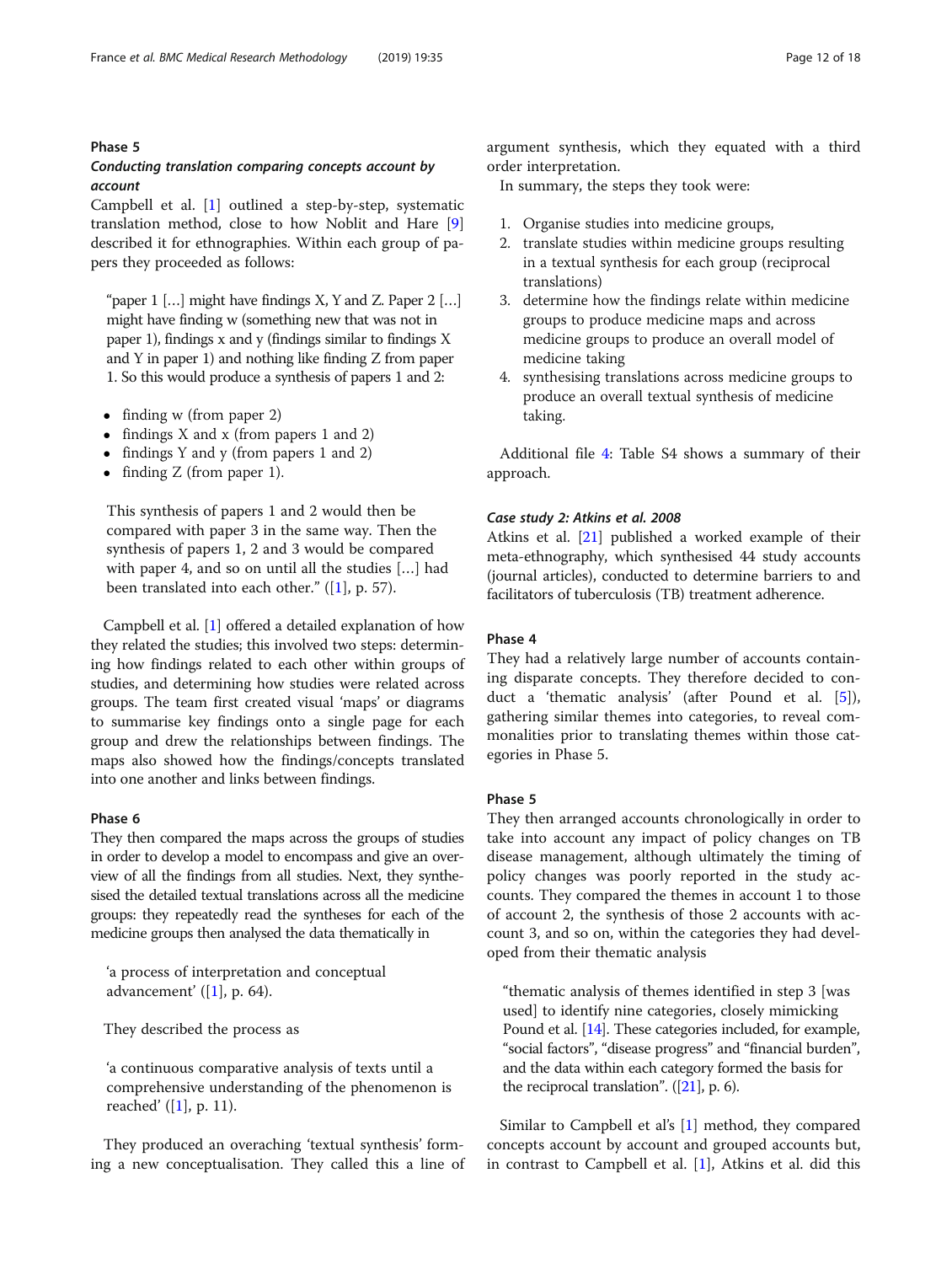by the thematic categories they had developed rather than by study topic.

#### Phase 6

Atkins et al. [[21\]](#page-16-0) moved from translation to developing models in order to form a line of argument. They reinterpreted the meaning of studies and formulated hypotheses.

'In developing an overarching model (or third order interpretation or synthesis), we listed the translated themes and subthemes in a table, juxtaposed with secondary themes derived from author interpretations. Each member of the (multidisciplinary) research team then independently developed an overarching model that linked together the translations and authors' interpretations. These models were then merged, discussed, and used to generate hypotheses, in order to produce a 'line- ofargument' synthesis. Each author was also asked to develop a mind map of their own model of the synthesis.'  $([21]$  $([21]$ , pp. 7–8).

They produced hypotheses and a model of adherence to TB treatment.

Additional file [4](#page-15-0): Table S4 shows a summary of their approach.

## Case study 3: Malpass et al. 2009

The aim of Malpass et al's [\[37](#page-17-0)] meta-ethnography was to derive new conceptual understandings of patients' experiences of antidepressants. Their description of conducting phase 6 was particularly detailed.

#### Phase 4

## Relating studies

They [[37\]](#page-17-0) grouped study accounts (journal articles) by their focus, similar to Campbell et al. [\[1](#page-16-0), [49](#page-17-0)] but in contrast to Atkins et al. [[21\]](#page-16-0). Malpass et al. identified two groupings with different conceptual focuses relating to patients' experience of antidepressants. They synthesised each of their groups separately before synthesising across the groups.

## Phase 5

They identified 33 common concepts from 16 accounts, for example, one of these was labelled 'distressed and needing help.' They then created a 'summary definition' ([\[37\]](#page-17-0), p. 159), which is what they called translation, for each common concept e.g.

'Recognition that something is seriously wrong, that self-help is not working and the experience of distress is beyond rational explanation.' ([[37](#page-17-0)], p. 159).

It is not clear if they compared concepts account by account (the method used by Campbell et al. [[1](#page-16-0)]), nor how they arrived at the 33 common concepts.

## Phase 6

The authors [\[37](#page-17-0)] synthesised the translations for each of their two groups of accounts separately before pulling together those two separate syntheses into a final line of argument synthesis to construct 'an overarching argument' ([\[37\]](#page-17-0), p. 161). This method was also used by Campbell et al. [[1\]](#page-16-0). Malpass et al. [[37\]](#page-17-0) used a combination of visual graphics along with detailed textual description to convey their synthesised translations. For one group, they provided a complex flow chart displaying how patients are involved in a decision-making process linked to their evaluation of their anti-depressant use. For the second group, they provided a simpler visual diagram to show the impact of anti-depressant use on a person's self-identity. Again detailed text described all aspects of the diagram. They also used a combination of visual graphics along with detailed textual description to convey their line of argument synthesis which involved bringing together the syntheses of the two groups of accounts. They displayed their line of argument visually by combining their two diagrams into a third diagram to convey the patients' overall experience of taking anti-depressants. In addition they created a table to further explain two coping strategies related to managing anti-depressants from the line of argument diagram.

Additional file [4](#page-15-0): Table S4 shows a summary of their approach.

## Case study 4: Toye et al. 2014

Our final case study is Toye et al. [\[19](#page-16-0)] who produced a worked example to build on the methods of meta-ethnography and explore the challenges of synthesising a large number of qualitative studies. Their descriptions of Phases 4, 5 and 6 overlapped to a large degree because of their streamlined methods and processes.

#### Phase 4

#### Listing and juxtaposing concepts, themes, metaphors

Unlike Campbell et al. [[1](#page-16-0)], Atkins et al. [\[21](#page-16-0)] and Malpass et al. [[37\]](#page-17-0), Toye et al. [[19\]](#page-16-0) used qualitative analysis software NVivo 9 to record concepts. This involved three reviewers independently coding 450 conceptual findings from anywhere in 77 study accounts (journal articles). They coded using a hierarchical structure where the top-level 'node' or code was the study name and each sub-node was a concept from that study account; this enabled them to track from which study each concept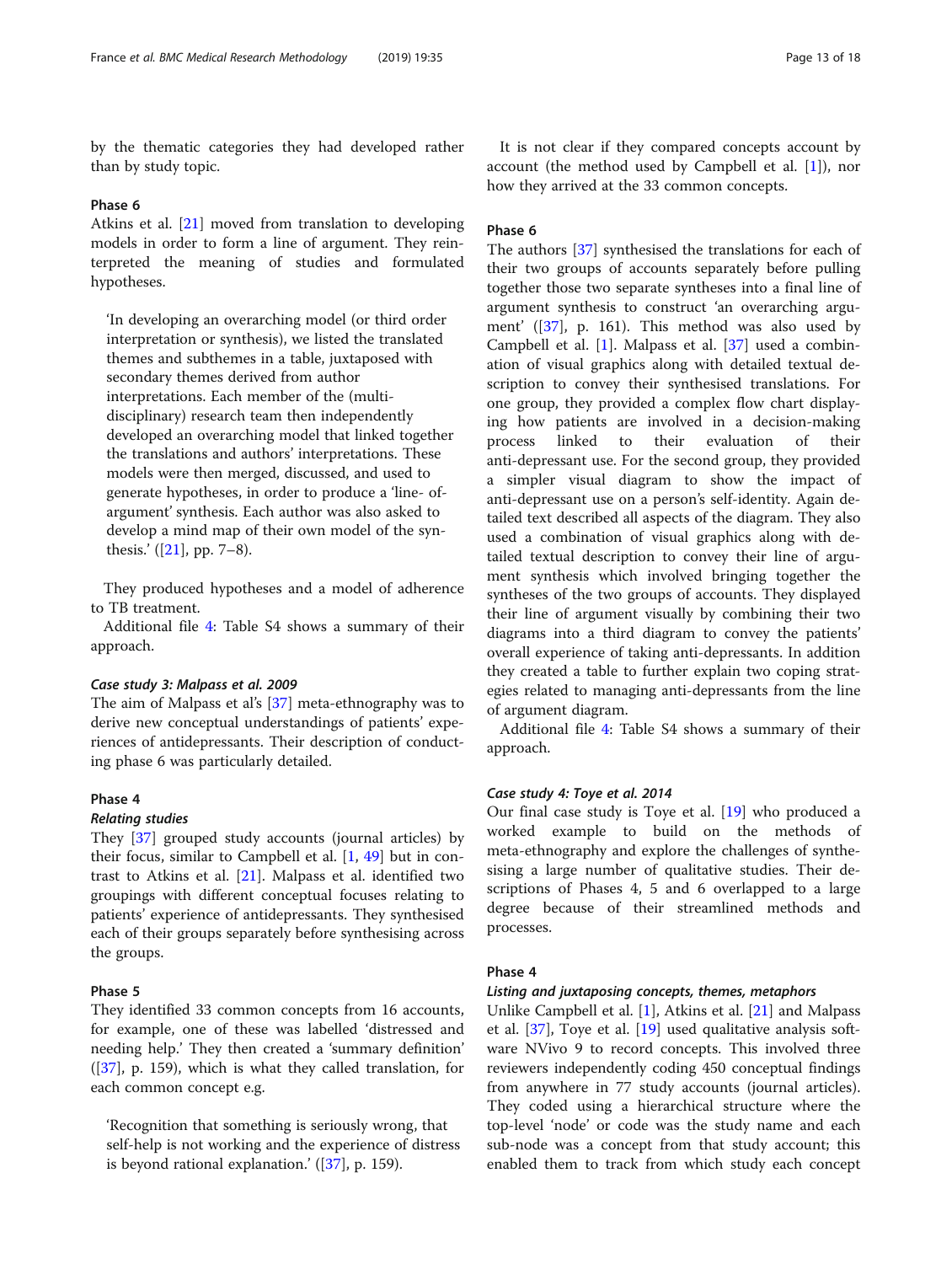came. Using NVivo's functionality they also compared each reviewer's node and coding structures.

Each of the three reviewers independently interpreted each concept and recorded this in a NVivo memo before comparing and combining these into one joint interpretation, which encompassed the study authors' and their own intepretations. The joint interpretation was used as the conceptual data for phase 5, which was an innovative and unique approach. However, this approach could be criticised for moving away from the original authors' terminology and thus potentially becoming less grounded in the original study's context and meaning [[1,](#page-16-0) [47,](#page-17-0) [59\]](#page-17-0).

In contrast to the preceding three case studies [[1,](#page-16-0) [21](#page-16-0), [37\]](#page-17-0), Toye et al. did not address how studies were related in Phase 4, because they moved immediately to analysing concepts; this could pose problems by resulting in trying to synthesise studies which are too dissimilar.

#### Phase 5

Contrasting with Campbell et al's approach to reciprocal translation [\[1](#page-16-0)], Toye et al. [\[19](#page-16-0)] consciously chose not to compare concepts account by account because it was unfeasible for the large number of studies, and hence concepts, they had to synthesise. They proceeded directly to organising concepts by sorting them into conceptual categories according to common meaning. For each category each team member wrote a description and a label (e.g. 'body and self in conflict'). They discussed and further interpreted these conceptual categories as a team. They constantly compared the concepts looking for similarities and differences to 'organise them into further abstracted conceptual categories' ([[19](#page-16-0)], p. 12).

## Phase 6

To conduct a line of argument synthesis, as a team they

'collaboratively developed a visual structure of categories that made sense of the developing analysis'  $([19], p. 15)$  $([19], p. 15)$  $([19], p. 15)$ 

by referring back to team discussions, the study accounts and their coding and analysis recorded in NVivo. They constructed and revised what they described as both a diagram and a model to develop and refine the line of argument until the diagram/model expressed their joint interpretation.

Using NVivo is highly efficient, does not constrain analysis through use of a starting 'index' study, and provides an audit trail to a large extent. However, potentially it is harder to keep track of the relationships between concepts within each study because of the number of concepts and the architecture of NVivo: once the move is made to recording interpretations in memos attached to specific sub-nodes (under which each study concept is coded), you lose track of which study that memo is linked to. Also the context of each study is harder to keep in mind with a large number of studies, especially when translation is done at the level of grouping concepts disembodied from their source accounts. Nonetheless, Toye et al. [[19\]](#page-16-0) claim that their collaborative interpretation of concepts helped them to be grounded in the studies because it

"challenge[d] our individual interpretations."  $([19], p. 8).$  $([19], p. 8).$  $([19], p. 8).$ 

Additional file [4](#page-15-0): Table S4 summarises the approach.

## Summative discussion of case studies

Campbell et al's [[1,](#page-16-0) [49](#page-17-0), [56\]](#page-17-0) process is labour-intensive and is perhaps suited to a smaller volume of data in terms of number of accounts and/or amount of conceptual data but it facilitates immersion in the primary studies' contexts and data. Toye et al's [[19\]](#page-16-0) approach is efficient and suited to a large volume of data relative to the research team size  $[24]$  $[24]$ . However translating by grouping concepts at an early stage of analysis and synthesis with no account by account comparison might risk losing sight of the study foci, contexts and original conceptual meanings. Conducting a preliminary thematic categorisation of concepts, as Atkins et al. [[21](#page-16-0)] did, might constrain subsequent translation and synthesis but can enable synthesis of heterogenous data, e.g. studies with few common concepts.

## **Discussion**

This systematic review provides an in-depth analysis and critique of methodological publications on meta-ethnography conduct since 1988 when Noblit and Hare [[9](#page-16-0)] published their seminal meta-ethnography monograph. It provides guidance on the conduct of meta-ethnography Phases 4 to 6 which involve relating, translating, and synthesising studies. We undertook comprehensive and expansive literature searches. We conducted a rigorous analysis of 57 publications involving a multi-disciplinary team including social scientists, academic health professionals, lay people and other users of research evidence.

Our findings indicate that there is no 'one size fits all' recipe for reviewers to follow when conducting reciprocal translation. Each research team conducting a meta-ethnography will need to select methods which suit: the review aim; the nature, e.g. heterogeneity, and volume of the data to be synthesised; and their resources, such as team size and expertise and the time available [\[23,](#page-16-0) [24](#page-16-0)]. Large amounts of data have been synthesised by grouping studies into smaller sets then synthesising within and then across the groups of studies [\[1](#page-16-0),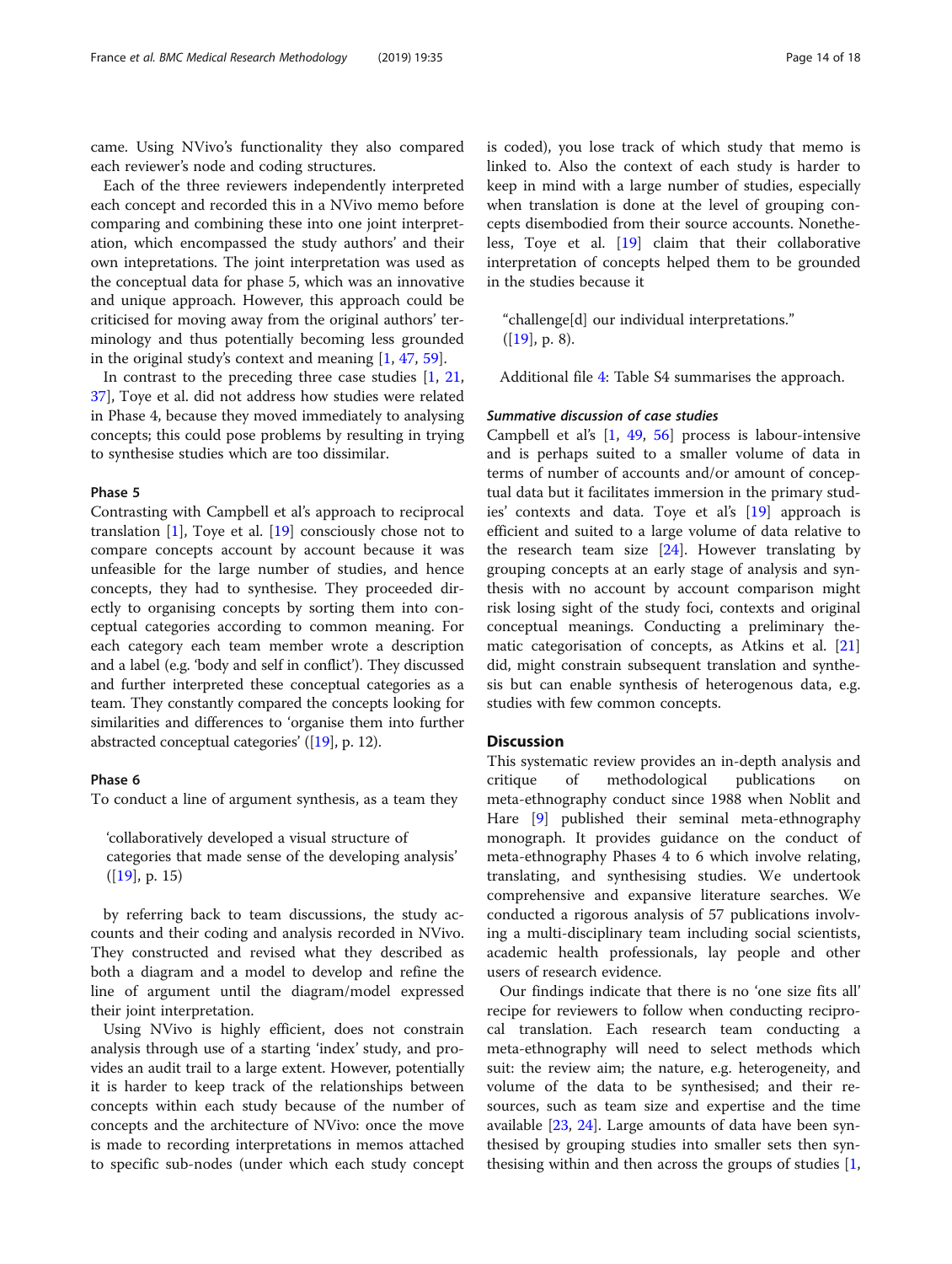[37\]](#page-17-0) or by using analysis software to manage analysis [[19\]](#page-16-0). Alternatively reviewers could manage the volume and nature of the data by, for instance, purposefully sampling studies [[70](#page-17-0)] to reduce the volume and to ensure studies are similar enough to synthesise while still providing opportunities for inclusion of refutational data.

A key consideration in meta-ethnography conduct is which studies to include. The nature of the primary study data available to synthesise is an important factor. Incorporating predominantly superficial or 'thin' descriptive data in a meta-ethnography is potentially problematic: further interpreting data which lack depth and detail is difficult. We define conceptual data as explanatory, i.e. they explain a phenomenon. Rich descriptive data are those which provide sufficient detail that they can be further interpreted to develop conceptual insights. Rather than including ever-increasing volumes of studies based on topic relevance alone, selecting studies containing data suitable for a meta-ethnography is potentially more conducive to producing an interpretive synthesis.

The process of translation we, and others [\[1](#page-16-0)], believe is what distinguishes meta-ethnography from other qualitative evidence synthesis methodologies, therefore we propose it should be done using the theoretical principles laid out by Noblit and Hare [[9](#page-16-0)]. Less labour-intensive methods of translation, such as grouping concepts without an account by account comparison (e.g. used by Toye et al. [\[19](#page-16-0)]), diverge more from Noblit and Hare's original methodology. Nonetheless, such methods are likely to be popular with reviewers in light of the trend in health sciences towards synthesising high numbers of journal articles into a single meta-ethnography, e.g. over 100 in some published examples [\[71\]](#page-17-0). This is not a development we would advocate because the sheer volume of data might interfere with the ability to produce a useful, interpretive output and could result in an aggregative synthesis. There is a need to empirically compare alternative methods of synthesis to deal with large amounts of data. The order in which studies are synthesised could also influence the overall interpretation [\[10,](#page-16-0) [19](#page-16-0), [21,](#page-16-0) [34](#page-17-0), [49,](#page-17-0) [60](#page-17-0)], this too requires empirical investigation. Reviewers choosing methods for phases 4 to 6 should consider their potential impact on not only the efficiency of conduct, but also the outputs of a meta-ethnography.

We maintain that different kinds of syntheses (reciprocal, refutational and line of argument) can, and should, co-exist in one meta-ethnography  $[1]$  $[1]$ , rather than it containing only one of these. Indeed in his new book, which credits his discussions with the eMERGe team, Noblit [[72\]](#page-17-0) accedes that these are not mutually exclusive types of syntheses. Refutational data are important for developing new understandings. We believe that theory development is of key importance to meta-ethnography conduct and that capitalising on the ability of meta-ethnography to move beyond the development of new concepts to theory development should enhance the evidence base for decision making. The methodology is suited to complex data and complex questions. If reviewers do not intend to develop theory, then an alternative qualitative evidence synthesis methodology could be better suited to their purposes.

Since conducting our systematic review in 2015 to 2016 further relevant publications have been published. For instance, they include adapting meta-ethnography for synthesising qualitative evidence syntheses ('mega- ethnography') [[73](#page-17-0)]; for analysing multiple primary qualitative datasets [[74\]](#page-17-0), and for synthesising ethnographies while they were still being conducted [[75\]](#page-17-0). Urrieta and Noblit's new edited book [\[72](#page-17-0)] focuses on the relation of meta-ethnography and theory with identity theory. It also explores how meta-ethnography has been adapted in health and in education and clarifies some ambiguities in Noblit and Hare's 1988 book [\[9](#page-16-0)]. After our systematic review was completed Cahill et al. [\[76](#page-17-0)] produced a guide entitled 'A guide to conducting a meta-ethnography' in 2018. Their article gave a concise overview of meta-ethnography conduct based on only 10 publications, all included in our systematic review, but did not provide in-depth analysis or guidance on conducting phases 4 to 6, which is the main focus of our article.

Meta-ethnographies conducted in education versus health and social care disciplines may evolve distinct versions of the methodology to suit their different needs and philosophical approaches. A special issue in the journal Ethnography and Education in 2017 [\[77\]](#page-17-0) reflects a new interest in meta-ethnography in the field of education; in this, Borgnakke [[78](#page-17-0)] challenges the transferability of the 'evidence movement' basis of meta-ethnography in healthcare research to education and social fields. Education tends towards synthesis of a small number of rich ethnographies and the identification of metaphors (e.g. [[59](#page-17-0), [75](#page-17-0)]), whereas health science tends to synthesise concepts and themes from large numbers of journal articles reporting interview studies [[10](#page-16-0)]. Meta-ethnography is still evolving, in health and other disciplines, and future research by our team will seek to incorporate these newer publications, not all of which can be covered here, into future guidance on meta-ethnography conduct and reporting.

We identified a lack of empirical methodological research comparing the different methods of relating studies, translation and synthesis meaning that there remain unanswered questions. Future methodological research should focus on establishing the consequences of different methods for the quality (e.g. credibility and trustworthiness) of meta-ethnography outputs, such as, the impact of grouping concepts thematically compared to translating them one by one. In addition, research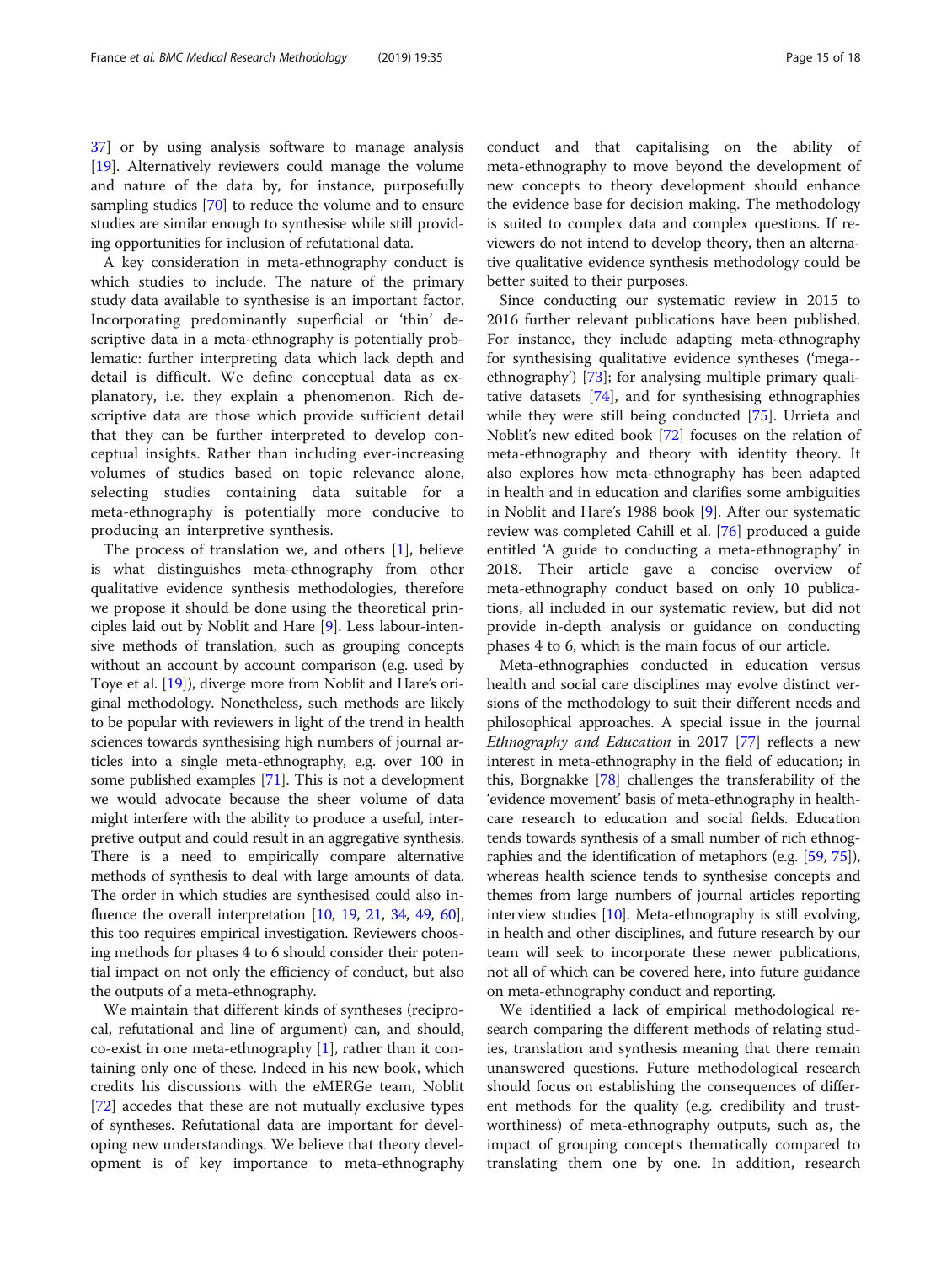<span id="page-15-0"></span>should explore the impact of the order in which accounts are translated and synthesised, including the effect of using an index study. A further issue to examine is the relationship between volume of data and quality of output.

## Limitations

We originally conducted our systematic review to inform development of reporting guidance [[22](#page-16-0)–[27](#page-16-0)]. In order to discern what should be reported in a meta-ethnography, we had to establish how a meta-ethnography should be conducted and hence many publications contained rich data on meta-ethnography conduct. A possible limitation is the lack of formal methodological evidence, however we critiqued the methods through comparing and contrasting them and reflected through a process of logical reasoning. Not all publications in the review contributed to the findings, especially for phases 5 and 6; some, such as worked examples of meta-ethnographies containing methodological detail, did contribute rich data. However, other kinds of texts in our review, such as overviews of the methodology, also contributed to our understanding and analysis. Our review included publications up to 2016. We have since updated our systematic searches in five databases (CINAHL, Web of Science, PubMed, SCOPUS and PsychInfo) during June and July 2018 and also identified publications through citation alerts and our networks. Newer publications have been incorporated into the discussion section.

We chose not to critically appraise texts in order to exclude any on the basis of (low) quality. No tool exists to judge the quality of a meta-ethnography, nor the quality of such a wide range of methodological publications which ranged from worked examples to critiques and overviews of the methodology. We did however record which ones we considered to be rich in detail. A publication's richness is reflected in how much it contributed to our review findings. It is worth mentioning that one worked example, which contributed to our findings, was conducted by a lone reviewer [[50\]](#page-17-0); good practice is for multiple reviewers in order to enhance interpretation of data [\[24](#page-16-0)].

A further limitation is the lack of clarity around conduct of Phase 6 and line of argument synthesis in the review publications. This reflects its complexity and unclear guidance on its conduct. There was lots of variation in definitions and no clear consensus on methods, although we could discern some commonalities. There is scope for future research to further develop methods for conducting phase 6 and line of argument synthesis.

## Conclusions

Thinking and practice in meta-ethnography conduct has developed and continue to evolve as it is applied in new ways. There are various different methods for conducting the analytic synthesis in a meta-ethnography but empirical methodological research is required to evaluate them. Researchers conducting a meta-ethnography will need to select methods which suit their particular purpose and data, bearing in mind the potential impacts of those methods on the quality of output. Our work should assist those planning and conducting meta-ethnographies to design and carry out their synthesis. Ultimately better conducted (and reported) meta-ethnographies will better contribute to evidence-based practice.

## Additional files

[Additional file 1:](https://doi.org/10.1186/s12874-019-0670-7) Databases and sources searched in June–August 2015 for systematic review. A list of the bibliographic databases and other online sources searched in the systematic review. (DOCX 19 kb)

[Additional file 2:](https://doi.org/10.1186/s12874-019-0670-7) Table S2. Characteristics of review publications and their contributions to phases 4, 5 and 6. A table summarising the characteristics of the publications included in the systematic review including whether they provided material that was relevant to phases 4– 6 of meta-ethnogrpahy conduct and if so whether it was rich in detail. (DOCX 103 kb)

[Additional file 3:](https://doi.org/10.1186/s12874-019-0670-7) Table S3. Examples of 'rich' and 'not rich' data on phases 4 to 6 from systematic review publications. A table providing data excerpts from review publications illustrating data that we judged rich and not rich on conduct of phases 4 to 6 and explaining why. (DOCX 26 kb)

[Additional file 4:](https://doi.org/10.1186/s12874-019-0670-7) Table S4. Comparative case studies of four metaethnography worked examples. A table comparing how phases 4 to 6 were conducted in four 'worked example' review publications. (DOCX 22 kb)

#### Abbreviations

HMB: Heavy menstrual bleeding; NICE: National Institute for Health and Clinical Excellence; TB: Tuberculosis

#### Acknowledgements

We warmly thank Derek Jones and Rachel Russell for their involvement in the systematic literature searches; Margaret Cunningham, for her involvement in co-ordinating the later stages of the project; and the members of our project advisory group: Geoff Allan, Marjory Barton, Ian Gallagher, Anne Ward, Lorna Neill, Gordon Snedden, Veronica Saunders (lay members), Andrew Booth, Nicky Britten, Rona Campbell, Margaret Cargo, Kate Flemming, Ruth Garside, Claire Glenton, Karin Hannes, Angela Harden, Gina Higginbottom, Christine Johnstone, Simon Lewin, George W. Noblit, Sandy Oliver, Cathy Pope, Karen Ritchie, James Thomas, Meredith Vanstone, and Geoff Wong (academics, other experts and professionals); and Sheena Blair, independent chair of the advisory group; and our funder the National Institute of Health Research (NIHR).

#### Funding

This study was funded by an NIHR Health Service and Delivery Research (HS&DR) grant (13/114/60). The views and opinions expressed therein are those of the authors and do not necessarily reflect those of the HS&DR Programme, NIHR, NHS or the Department of Health.

The systematic reviews were undertaken with the support of DECIPHer, a UKCRC Public Health Research Centre of Excellence who are funded by the British Heart Foundation, Cancer Research UK, Economic and Social Research Council (RES-590-28-0005), Medical Research Council, the Welsh Government and the Wellcome Trust (WT087640MA), under the auspices of the UK Clinical Research Collaboration.

#### Availability of data and materials

Data sharing is not applicable to this article as no datasets were generated or analysed during the current study.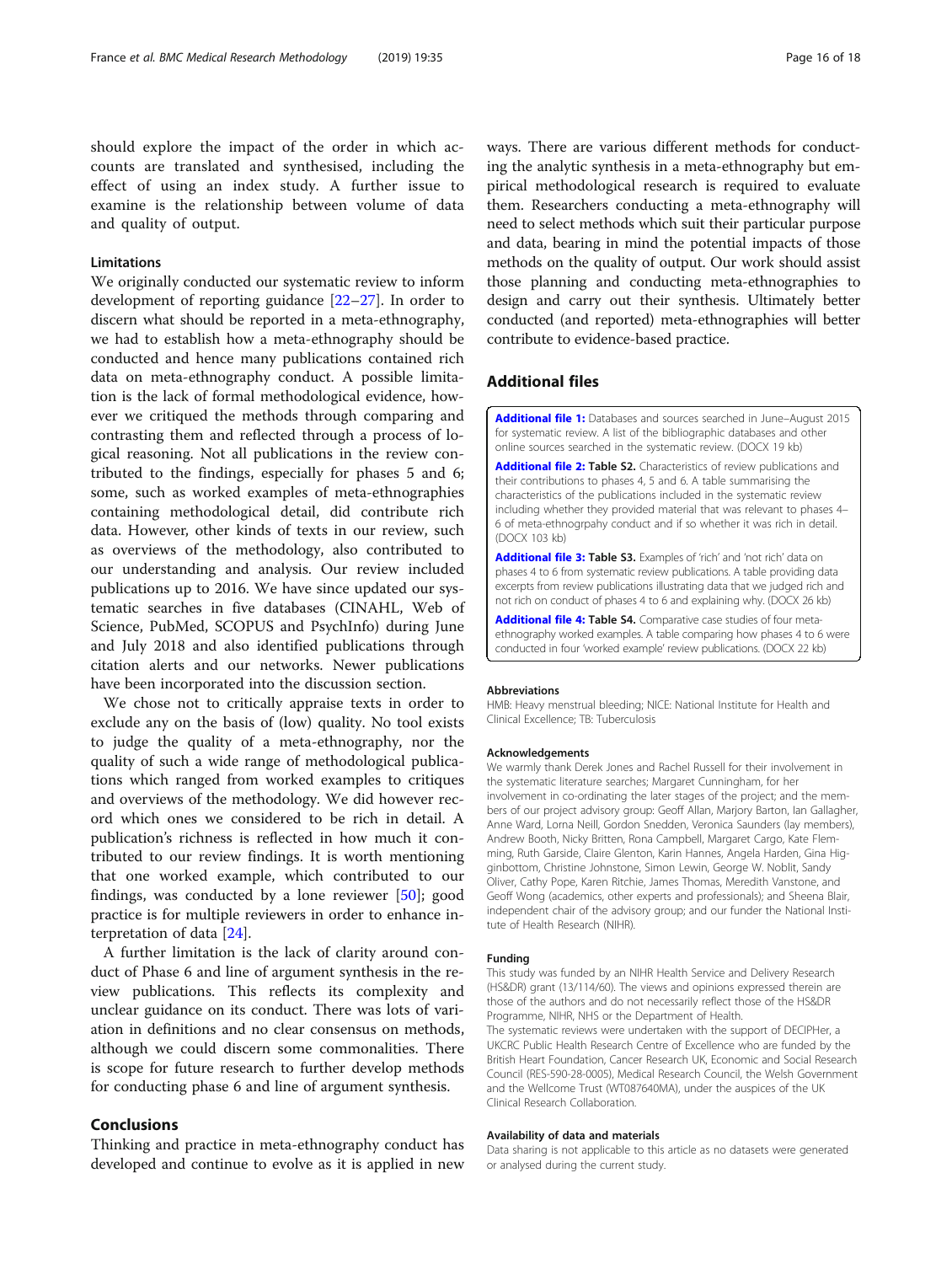## <span id="page-16-0"></span>Authors' contributions

EFF, JN, NR, EASD, MM, RGJ, and RLT made substantial contributions to conception and design. All authors (EFF, JN, NR, EASD, MM, RGJ, RLT, IU, and RR) made substantial contributions to acquisition of data, or analysis and interpretation of data; were involved in drafting the manuscript or revising it critically for important intellectual content; have given final approval of the version to be published; and have agreed to be accountable for all aspects of the work in ensuring that questions related to the accuracy or integrity of any part of the work are appropriately investigated and resolved.

#### Authors' information

EFF (PhD, MA (hons)) is a Senior Lecturer, NR (PhD, MSc, RN) is an Associate Professor, IU (PhD, MSc, MA) is a Research Fellow, EASD (PhD, BSc (hons), DipCBT) is an Associate Professor, RGJ (PhD, MSC, RGN) is a Reader in Evaluation Research Methods, MM (PhD, MA(Hons)), is Professor of Health Services and Mental Health Research, RJR (PhD, MSc, BSc (Hons)), is a Research Fellow, RLT (MSc, BSc) is a Research Fellow, JN (DPhil, MSc, RN) is Professor of Health and Social Services Research and Child Health.

## Ethics approval and consent to participate

Not applicable

## Consent for publication

Not applicable

#### Competing interests

The authors declare that they have no competing interests.

## Publisher's Note

Springer Nature remains neutral with regard to jurisdictional claims in published maps and institutional affiliations.

#### Author details

<sup>1</sup>NMAHP Research Unit, University of Stirling, Unit 13 Scion House, Stirling University Innovation Park, Stirling FK9 4NF, UK. <sup>2</sup>School of Health and Social Care, Edinburgh Napier University, Sighthill Campus, Sighthill Court, Edinburgh EH11 4BN, UK. <sup>3</sup>DECIPHEr, School of Social Sciences, Cardiff University, Glamorgan Building, King Edward VII, Cardiff CF10 3WT, UK. 4 Scottish Collaboration for Public Health Research and Policy, University of Edinburgh, 20 West Richmond Street, Edinburgh EH8 9DX, UK. <sup>5</sup>School of Health Sciences, Bangor University, Bangor, Gwynedd LL57 2EF, UK.

## Received: 13 September 2018 Accepted: 28 January 2019 Published online: 18 February 2019

#### References

- 1. Campbell R, Pound P, Morgan M, Daker-White G, Britten N, Pill R, Yardley L, Pope C, Donovan J. Evaluating meta-ethnography: systematic analysis and synthesis of qualitative research. Health Technol Assess. 2011;15(43):1–164.
- 2. Dalton J, Booth A, Noyes J, Sowden AJ. Potential value of systematic reviews of qualitative evidence in informing user-centred health and social care: findings from a descriptive overview. J Clin Epidemiol. 2017;88:37–46.
- Lewin S, Booth A, Glenton C, Munthe-Kaas H, Rashidian A, Wainwright M, Bohren MA, Tunçalp Ö, Colvin CJ, Garside R. Applying GRADE-CERQual to qualitative evidence synthesis findings: introduction to the series. Implement Sci. 2018;13(Suppl 1):2.
- 4. Nunes V, Neilson J, O'Flynn N, Calvert N, Kuntze S, Smithson H, Benson J, Blair J, Bowser A, Clyne W, et al. Clinical guidelines and evidence review for medicines adherence: involving patients in decisions about prescribed medicines and supporting adherence, vol. CG76. London: National Collaborating Centre for Primary Care and Royal College of General Practitioners; 2009.
- 5. Pound P, Britten N, Morgan M, Yardley L, Pope C, Daker-White G, Campbell R. Resisting medicines: a synthesis of qualitative studies of medicine taking. Soc Sci Med. 2005;61(1):133–55.
- 6. Downe S, Finlayson K, Tunçalp Ö, Gülmezoglu A. Factors that influence the uptake of routine antenatal services by pregnant women: a qualitative evidence synthesis. Cochrane Database of Systematic Reviews. 2016;10. Art. No.: CD012392. [https://doi.org/10.1002/14651858.CD012392.](https://doi.org/10.1002/14651858.CD012392)
- 7. Cohen EE, LaMonte SJ, Erb NL, Beckman KL, Sadeghi N, Hutcheson KA, Stubblefield MD, Abbott DM, Fisher PS, Stein KD. American Cancer Society

head and neck cancer survivorship care guideline. CA Cancer J Clin. 2016; 66(3):203–39.

- 8. Lang H, France E, Williams B, Humphris G, Wells M. The psychological experience of living with head and neck cancer: a systematic review and meta-synthesis. Psycho-Oncology. 2013;22(12):2648–63.
- 9. Noblit GW, Hare RD. Meta-ethnography: synthesizing qualitative studies, vol. 11. California: Sage Publications; 1988.
- 10. France EF, Ring N, Thomas R, Noyes J, Maxwell M, Jepson R. A methodological systematic review of what's wrong with meta-ethnography reporting. BMC Med Res Methodol. 2014;14:119.
- 11. Dixon-Woods M, Booth A, Sutton AJ. Synthesizing qualitative research: a review of published reports. Qual Res. 2007;7(3):375–422.
- 12. Hannes K, Macaitis K. A move to more systematic and transparent approaches in qualitative evidence synthesis: update on a review of published papers. Qual Res. 2012;12(4):402–42.
- 13. Uny I, France EF, Noblit GW. Steady and delayed: explaining the different development of meta-ethnography in health care and education. Ethnogr Educ. 2017;12(2):243–57.
- 14. Geertz C. The interpretation of cultures. New York: Basic books; 1973.
- 15. Turner SP: Sociological Explanation As Translation; 1980.
- 16. Noyes J, Booth A, Cargo M, Flemming K, Garside R, Hannes K, Harden A, Harris J, Lewin S, Pantoja T. Cochrane qualitative and implementation methods group guidance series—paper 1: introduction. J Clin Epidemiol. 2018;97:35–8.
- 17. SIGN, British Thoracic Society: SIGN 153 British guideline on the management of asthma. A national clinical guideline. . In.; 2016.
- 18. Ring NJ, R.;Hoskins, G.;Wilson, C.;Pinnock, H.;Sheikh, A.;Wyke, S.: Understanding what helps or hinders asthma action plan use: a systematic review and synthesis of the qualitative literature. Patient Educ Couns 2011, 85(2):e131–e143.
- 19. Toye F, Seers K, Allcock N, Briggs M, Carr E, Barker K. Meta-ethnography 25 years on: challenges and insights for synthesising a large number of qualitative studies. BMC Med Res Methodol. 2014;14:80.
- 20. Thorne S, Jensen L, Kearney MH, Noblit G, Sandelowski M. Qualitative metasynthesis: reflections on methodological orientation and ideological agenda. Qual Health Res. 2004;14(10):1342–65.
- 21. Atkins S, Lewin S, Smith H, Engel M, Fretheim A, Volmink J. Conducting a meta-ethnography of qualitative literature: lessons learnt. BMC Med Res Methodol. 2008;8:21.
- 22. France EF, Ring N, Noyes J, Maxwell M, Jepson R, Duncan E, Turley R, Jones D, Uny I. Protocol-developing meta-ethnography reporting guidelines (eMERGe). BMC Med Res Methodol. 2015;15(1):103.
- 23. Cunningham M, France EF, Ring N, Uny I, Duncan EAS, Roberts RJ, Jepson RG, Maxwell M, Turley RL, Noyes J. 13/114/60. Developing a reporting guideline to improve meta-ethnography in health research: the eMERGe mixed-methods study. Health Services and Delivery Research Journal. In press.
- 24. France EF, Cunningham M, Ring N, Uny I, Duncan EAS, Jepson RG, Maxwell M, Roberts RJ, Turley RL, Booth A, et al. Improving reporting of Metaethnography: the eMERGe reporting guidance. J Adv Nurs. Epublication ahead of Print. 15 January 2019. [https://doi.org/10.1111/jan.13809.](https://doi.org/10.1111/jan.13809)
- 25. France EF, Cunningham M, Ring N, Uny I, Duncan EAS, Jepson RG, Maxwell M, Roberts RJ, Turley RL, Booth A, et al. Improving reporting of Meta-ethnography: the eMERGe reporting guidance. Review of Education. Epublication ahead of Print. 15 January 2019. <https://doi.org/10.1002/rev3.3147>.
- 26. France EF, Cunningham M, Ring N, Uny I, Duncan EAS, Jepson RG, Maxwell M, Roberts RJ, Turley RL, Booth A, et al. Improving reporting of Metaethnography: the eMERGe reporting guidance. Psycho-oncology. Epublication ahead of Print. 15 January 2019. [https://doi.org/10.1002/pon.](https://doi.org/10.1002/pon.4915) [4915](https://doi.org/10.1002/pon.4915).
- 27. France EF, Cunningham M, Ring N, Uny I, Duncan EAS, Jepson RG, Maxwell M, Roberts RJ, Turley RL, Booth A, et al. Improving reporting of Meta-Ethnography: The eMERGe Reporting Guidance. BMC Med Res Methodol. In press.
- 28. Finlayson KW, Dixon A. Qualitative meta-synthesis: a guide for the novice. Nurse Res. 2008;15(2):59–71.
- 29. Paterson BL. "It looks great but how do I know if it fits?": an introduction to Meta-synthesis research. In K. Hannes & C. Lockwood (eds.): Synthesizing Qualitative Research. Chichester: Wiley; 2011. p. 1–20.
- 30. Tong A, Flemming K, McInnes E, Oliver S, Craig J. Enhancing transparency in reporting the synthesis of qualitative research: ENTREQ. BMC Med Res Methodol. 2012;12:181.